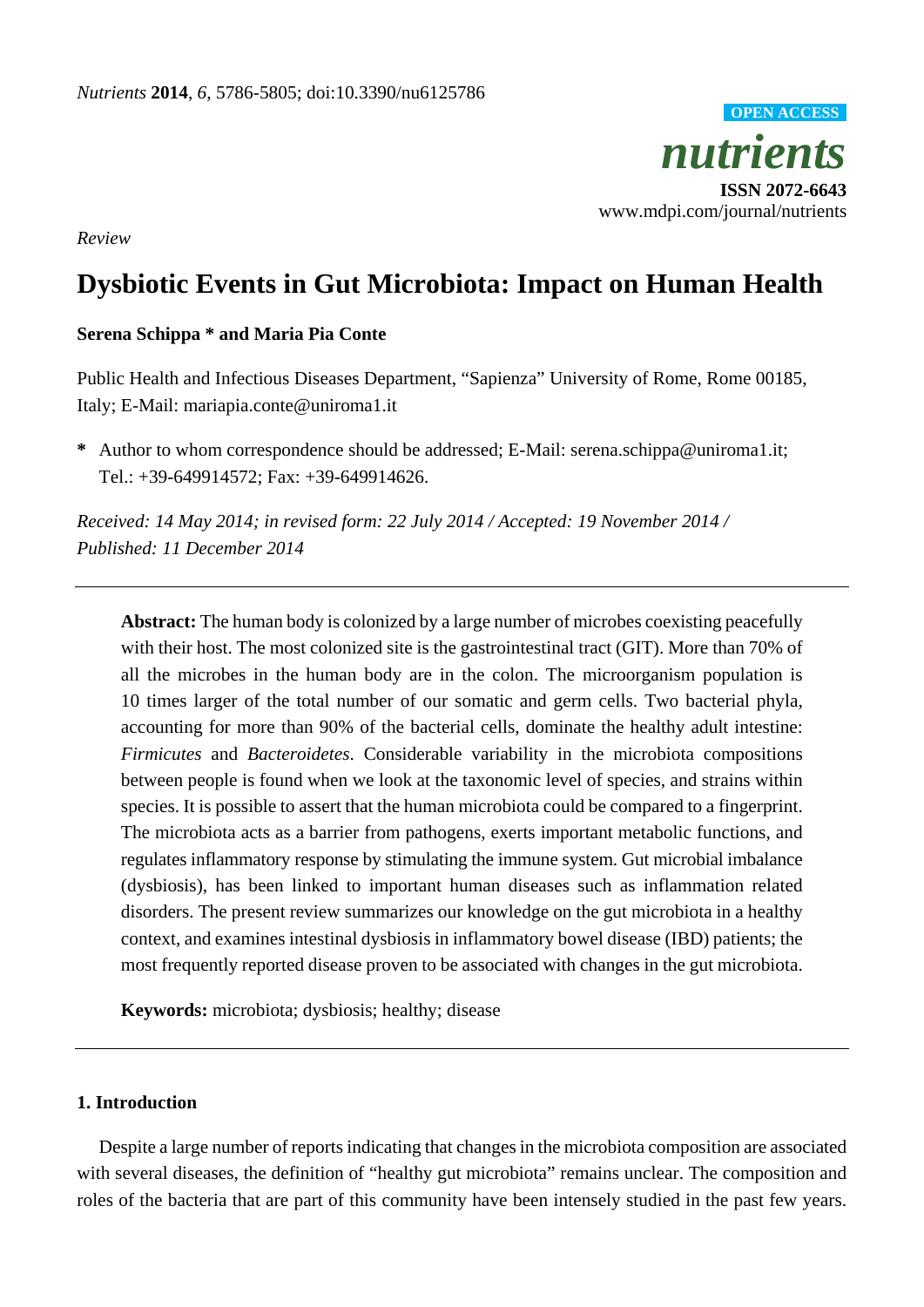To understand what is the biological significance of the different microbial community associated with disease states, a "healthy" gut microbiota must be defined. Although more than 100 bacterial phyla have been described, the adult human intestinal microbiota is dominated by only two phyla, *Bacteroidetes* and *Firmicutes*, and in smaller amounts, *Proteobacteria, Verrucomicrobia, Actinobacteria, Fusobacteria* and *Cyanobacteria* [1]. Looking at the taxonomic level of bacterial species and strains, the intestinal microbiota exhibits a significant variability between people, comparable to a fingerprint. The microbiota strongly influences the development and maintenance of immune homeostasis, acts as a barrier from pathogen invasion, and provides the host with nutritional contributions [1,2]. Shifts in microbial community composition (dysbiosis) can destroy these mutualistic relationships, and influence host physiology, compromising human health status [3]. Intestinal dysbiosis has been linked with important human diseases, including autoimmune and/or autoinflammatory disorders, such as IBD, metabolic disorders, such as, obesity, type 2 diabetes [4,5], allergies [6], and neurological disorders [3,7].

Furthermore, during adult life, intestinal bacterial populations are still prone to perturbations that could lead to important consequences for our physiology, and our health status [8]. In the present review, we summarize our knowledge on the gut microbial composition in a health context, and examine intestinal dysbiosis. Our discussion will be focused on patients with IBD, an intestinal disorder extensively studied in the last years [8,9], and demonstrated to be associated with changes in the gut microbiota.

## **2. Gut Microbiota**

## *2.1. Composition*

All surfaces of the human body that are exposed to the external environment are colonized by microorganisms, and the gastrointestinal tract (GIT), with more than 70% of all microbes in the human body, is the most colonized organ [10]. The microbial diversity of the human gut is the result of co-evolution between microbial communities and their hosts [11] although environmental factors strongly influence the bacterial ecosystem composition [12]. More than 80% of gut bacterial species are refractory to culture-based methods [13], however, remarkable advances in DNA sequencing technologies, and other molecular techniques have allowed a more comprehensive examination of microbial communities [14]. Trillions of microbes live in the human gut. These microbes belong to all three domains of life on Earth, *Bacteria*, *Archaea* and *Eucarya*, and outnumber our own human cells, carrying about 10 million unique genes [15,16]. Microbial load in the intestines is not homogeneous "ranging from  $10<sup>1</sup>$  to  $10<sup>3</sup>$  bacteria per gram in the stomach and duodenum, progressing to  $10<sup>4</sup>$  to  $10<sup>7</sup>$  bacteria per gram in the jejunum and ileum and culminating in  $10<sup>11</sup>$  to  $10<sup>12</sup>$  cells per gram in the colon" [17], the highest recorded for any microbial habitat. Finally the mucosa associated microbiota composition significantly differs from the lumen microbiota, as well as the microbiota present near the epithelium [10–18]. Studies based on 16S rDNA sequencing have highlighted that only few, of the 80–100 bacterial phyla described on Earth, are detected in human gut [19]. Of the 90% of all the bacterial species detected, most belong to two bacterial phyla: *Bacteroidetes* and *Firmicutes*, with a smaller representation of bacteria belonging to *Proteobacteria* and *Actinobacteria*, indicating the existence of a strong selective pressure in the intestinal habitat [13,20]. At species and strain taxonomic level, the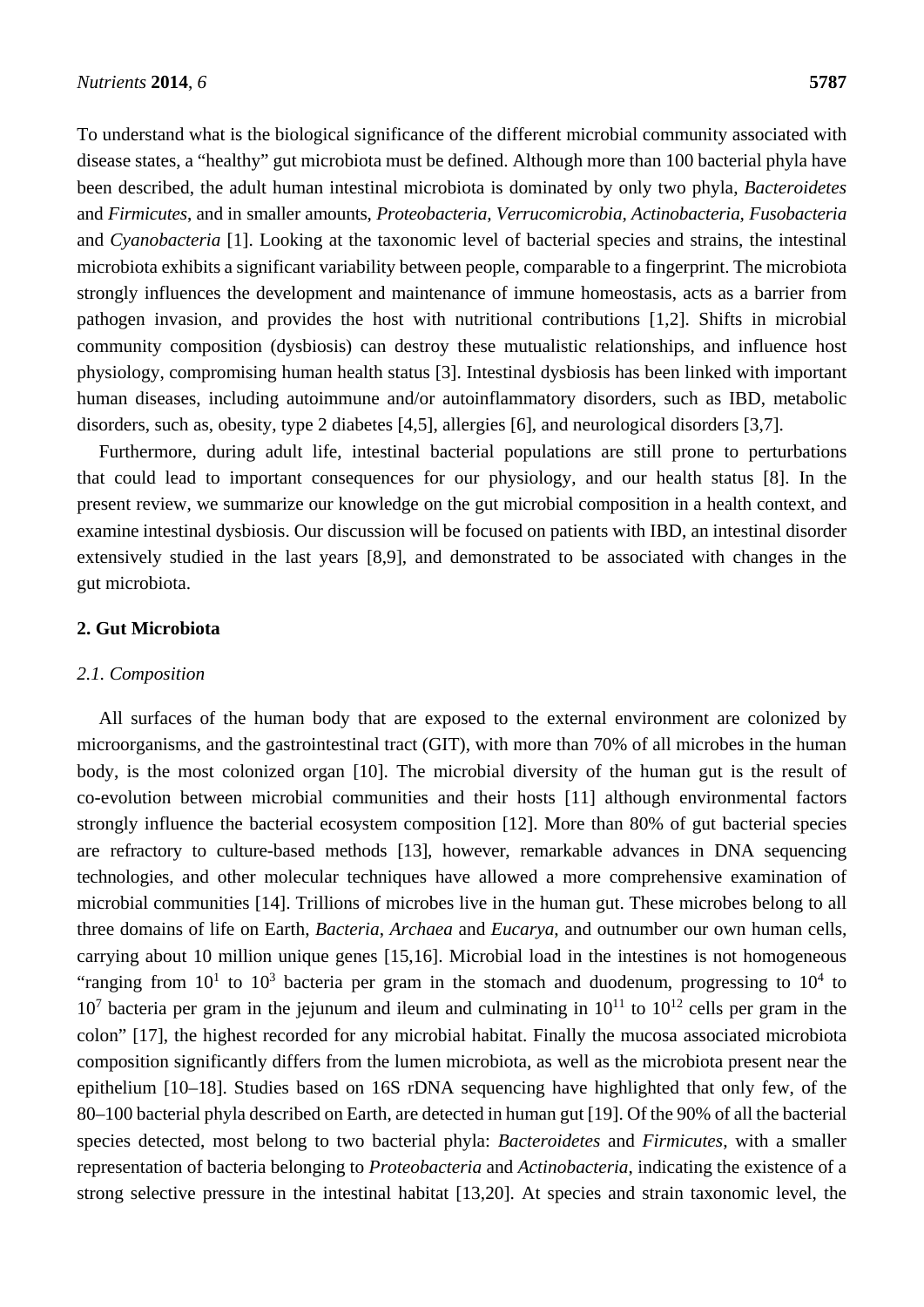intestinal microbiota is highly diverse and exhibits high variability between individuals. The presence in different subjects of a "functional core" of redundant genes among different bacterial species has been recently reported [21,22]. This common functional core of genes, conserved in each subject and among different bacterial species, could reflect the factors required for the survival in the gut habitat and guarantee all the important tasks for human health such as the preservation of microbial functions. In fact, some of the functions included in such a "core of genes" are linked to the degradation of complex polysaccharides, synthesis of short-chain fatty acids (SCFAs), amino acids and vitamins. Moreover the smallest set of genes has been identified [21,22], representing the "human variable microbiome", and depend on a combination of host-specific factors, such as genotype, physiological status, host pathologies, lifestyle, diet, and environment. Core and variable components of the human microbiome influence different aspects of human health, including nutrient responsiveness and immunity. In a recent study, the microbiota of stool samples, representing different ethnicities, countries, and continents, have been compared in order to investigate variation across the world. The authors showed the existence of three enterotypes in the human gut microbiota that vary in species, functional composition and are nation, continent or sex independent [23]. Each of these three enterotypes is characterized by the variation in the levels of one genus: enterotype 1 is dominated by *Bacteroides*, enterotype 2 is driven by *Prevotella,* and enterotype 3 is mostly enriched in *Ruminococcus.* New studies challenge these findings, suggesting that the boundaries between the enterotypes are quite thin, and the "enterotypes hypothesis" is far from being confirmed [24]. The microbiota composition undergoes a natural selection, operating at two levels [11]: (i) the "top-down level" a host selection, favors stable societies with a high degree of functional redundancy, although there are many examples of functions where the level of redundancy is really low, for example, methanogenesis is carried out by a very small number of species in the gut, and is predominantly carried out by a single species. In this case the "keystone species" (defined as a species with a central role in the gut system, the loss of which could causes dramatic loss of important human necessities) can be important [25]; and (ii) the "bottom-up level" a microbe selection, favoring microbial cells to become functionally specialized [11]. Functional redundancy in a microbiota, also known as the "insurance hypothesis" [26], confers stability ensuring the preservation of important microbial functions going against the concept of the "keystone species". Functional specialization of the microbial cells, through genetic diversification, will enable the colonization of different ecological niches lowering bacterial competition phenomena.

# *2.2. Metabolic Functions*

The gut microbiota acts as a "metabolic organ" that interacts with the human host and performs many essential functions to maintain human health status [27]. Metabolic functions of the gut microbiota allow the human host to utilize many energetic sources. The breakdown of complex indigestible dietary carbohydrates and proteins is possible thanks to the metabolic activity of the gut microbiota. Moreover, the microbiota produces vitamins, synthesizes amino acid, influences ion absorption, and is involved in the conversion of dietary polyphenolic compounds and in the bile acid biotransformation process [28–30]. Studies performed on the metabolic profiles of human and mice revealed that absorption, storage, and metabolism of dietary lipids can be specifically modulated by the microbiota [31]. The intestinal microbiota is able to transform potentially carcinogenic compounds, such as *N*-nitroso compounds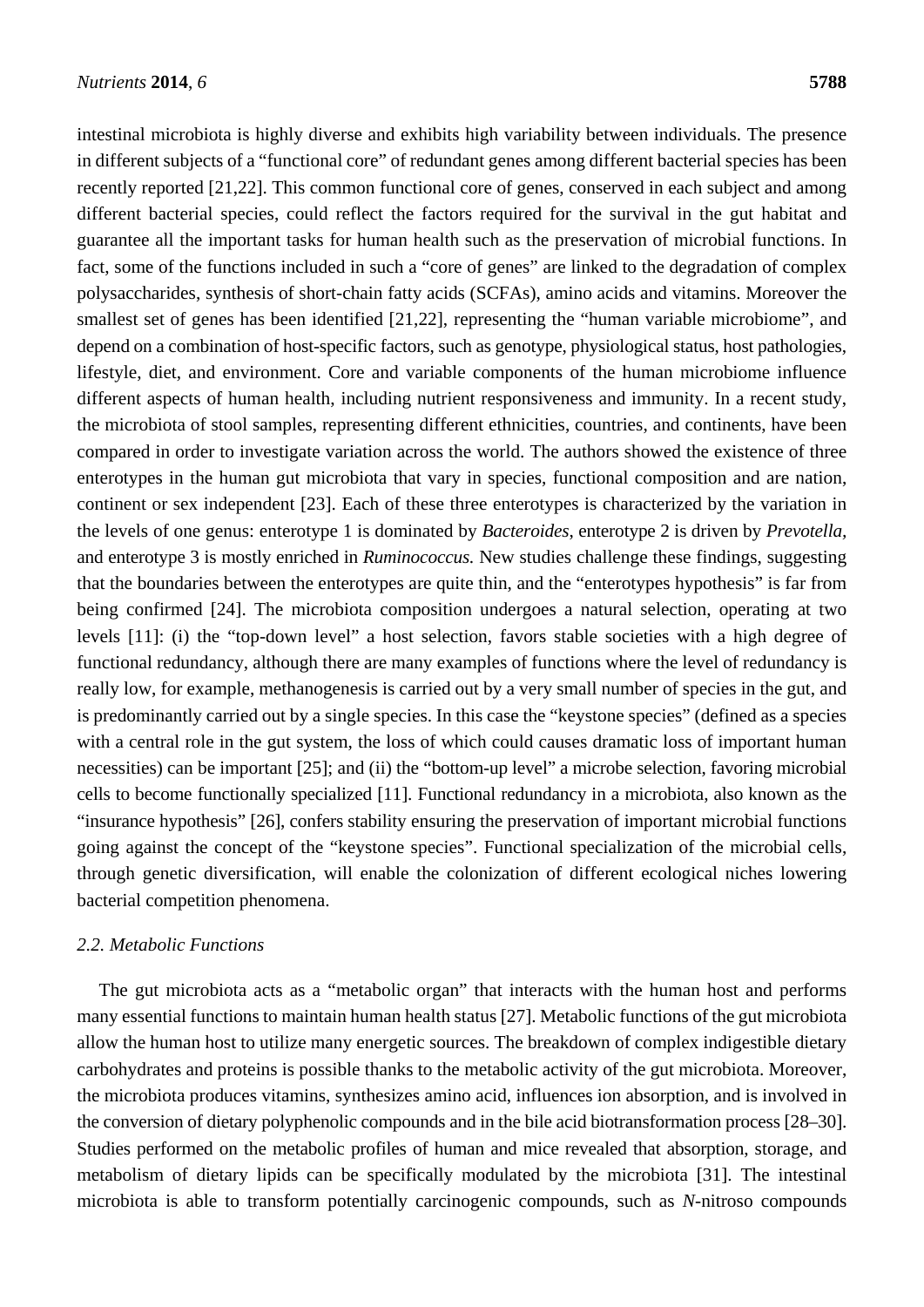(NOCs), and heterocyclic amines (HCAs), and to activate bioactive compounds including phytoestrogens" [32,33]. SCFAs production is an important "microbiota function". SCFAs, mainly acetate, propionate and butyrate, positively influence intestinal epithelial cell proliferation, differentiation and have different metabolic features [34]. Butyrate is used as an energy substrate for colonocytes, and can strengthen the colonic defense barrier by inducing mucin secretion, trefoil factors, and antimicrobial peptides. Moreover butyrate exerts multiple effects, such as immune modulation cell cycle inhibition, induction of programmed cell death and cellular differentiation, in a variety of cell types [35,36]. Recently it has also been shown that butyrate is able to alter dendritic cell response to bacterial antigens, up-regulating IL-23 production [37]. Recent evidence shows that SCFAs are pivotal for the generation of Foxp3<sup>+</sup> regulatory T ( $T_{\text{reg}}$ ) cells that play an important role in the suppression of the inflammatory response. In particular, butyrate and propionate seem to be most active in promoting Treg cell differentiation. These findings clarify the relationship between microbiota and its host, and provide new therapeutic approaches able to promote intestinal homeostasis and health [38–41].

The success of medical treatments is also influenced by gut microbiota metabolic activity. An interesting study showed how the gut microbiota has the ability to inactivate drugs delivered into the intestine, with the potential to generate toxic compounds such as hydrogen sulfide  $(H_2S)$  [42]. Hydrogen sulfide can be produced by the utilization of alimentary and endogenous compounds containing sulfur (mucin proteins), and amino acids. The gut normally converts luminal hydrogen sulfide to thiosulfate, which during inflammation is further oxidized to tetrathionate. High concentrations of H<sub>2</sub>S severely inhibit cytochrome 1c oxidase, blocking mitochondrial activity; H2S, at micromolar concentrations, however, could exert a detoxifying effect and inflammation relief [43,44]. The intestinal microbiota is also involved in the reduction of nitrate via nitrite to nitric oxide (NO) [45]. Nitric oxide (NO) has been described to have damaging effects on the energy metabolism of colonocytes, but a recent study showed that intrarectal administration of NO, in DSS-induced experimental colitis mice, has anti-inflammatory effects. Additionally, as reported in a recent publication by Korecka *et al.* [19], components of microbiota-derived metabolites could be transported via blood circulation to various organs, and potentiate multiple effects in brain (cognitive function behavior), in liver (lipid and drugs metabolisms), and in pancreas (glucose metabolism), and "at the same time, the gut brain axis can circumvent intestinal absorption, and allow the microbiome to directly affect the brain". It appears clear from this brief discussion that an altered microbial composition may have an impact on important physiological processes.

# *2.3. Epithelium Barrier Integrity Effect*

Microbiota members contribute to the maintenance of intestinal epithelium barrier integrity maintaining cell-to-cell junctions, promoting epithelial repair following injury, and playing a role in the regulation of enterocytes turnover [46]. Moreover experiments performed in germ-free mice showed a reduced number of cells per crypt [47]. Germ-free piglets display aberrant intestinal morphology with longer villi and shorter crypts probably due to a modified expression of ileal genes involved in apoptotic, and proliferative activities [48]. *Bacteroides thetaiotaomicron* species play an important role inducing the expression of the sprr2a gene encoding the small proline-rich protein II, involved in desmosome maintenance [49]. Furthermore "signaling via toll-like receptors (TLRs), mediated principally by commensal bacterial products, was shown to promote the integrity of the intestinal epithelial barrier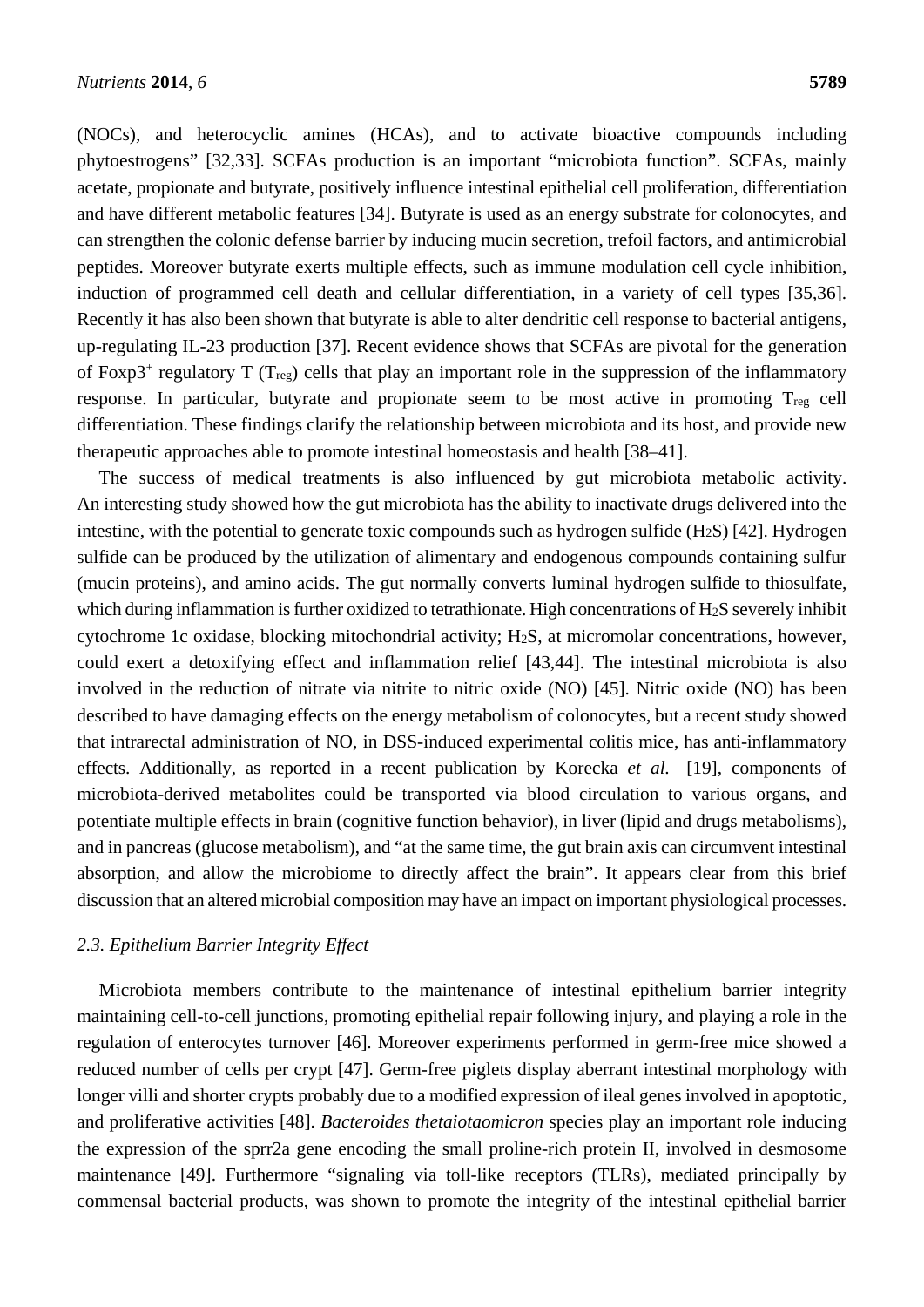function" [50]. The interaction between gut microbiota and TLRs, by Rakoff-Nahoum and colleagues [50], reveals a new non-immune function of these receptors. The recognition of the commensal bacteria products allows TLR to control tissue homeostasis [50].

## *2.4. Defense Barrier*

The ability of microbiota to prevent pathogenic colonization, by competing for attachment sites and nutrients, and through production and secretion of antimicrobials, is termed "colonization resistance" [51–53]. Through this mechanism the intestinal microbiota protects itself against attacks by exogenous microorganisms. Antibiotic administration strongly decreases colonization resistance in humans. Germ-free mice infected by *Salmonella* showed a more severe gut inflammation, and mice colonized with different types of microbiota display a diverse susceptibility to pathogen infection [54]. Commensal microbiota have also been found to regulate the production of intestinal mucins by goblet cells, capable of inhibiting bacterial adhesion to intestinal epithelial cells. It has been recently reported that *Faecalibacterium prausnitzii*, can modulate the enhancing effects of *B. thetaiotaomicron* on goblet cells and on mucus production and mucin glycosylation [55]. The defense barrier of commensal microbiota could also be related to bacterial metabolic products. Volatile fatty acids, produced by anaerobic bacteria, results in toxicity for many bacterial species, and the production of bacteriocins by enterobacteria, streptococci, and anaerobic bacteria, seems to limit bacterial overgrowth.

#### *2.5. Host Defense Development*

The microbiota is essential for the development of a functional immune system, affecting both innate and adaptive immunities, and in promoting immune-regulation at the intestinal surface. Previous relevant studies on the involvement of microbiota on development of host defense showed that in antibiotic-treated mice the mucosa is more permeable to commensal bacteria, and less capable of post-injury repair [51,55]. After antibiotic treatment, alterations on luminal and mucosal-associated bacterial communities, and in cytokine production by mucosal CD4<sup>+</sup> T lymphocytes [56,57], was shown. The critical importance of gut microbiota in the development of intestinal mucosa and the systemic immune systems can be readily appreciated from studies performed on germ-free (GF) animals [1]. Generally, germ-free mice are more susceptible to infection and have smaller Peyer's patches, reduced mesenteric lymph nodes, decreased cell numbers, and defects in antibody production relative to conventional animals [58–61]. Further, the microbiota supports tolerogenic responses and seems to have a role in B cell development [62,63]. Chung *et al.* [53] showed that in mice colonized with mouse gut microbiota (MMb), or human gut microbiota (HMb), bacterial number and phylum abundance in MMb and HMb mice were similar, while the composition of bacterial species in the *Firmicutes* phylum was changed. Moreover, the authors showed that gut immune maturation was dependent on colonization with a host-specific consortium of bacterial species. We could argue that the composition of the commensal microbiota influences individual variations in immunity, and the absence of beneficial host-specific bacteria may promote disease in genetically susceptible individuals [64,65].

Recently Eun *et al.* [66] demonstrated that the colonization of interleukin-10-deficient mice with a simplified human microbiota consortium (SIHUMI), chosen for their relevance to IBD, can induce colonic inflammation and TH1, TH17 mucosal immune responses. The authors also showed that host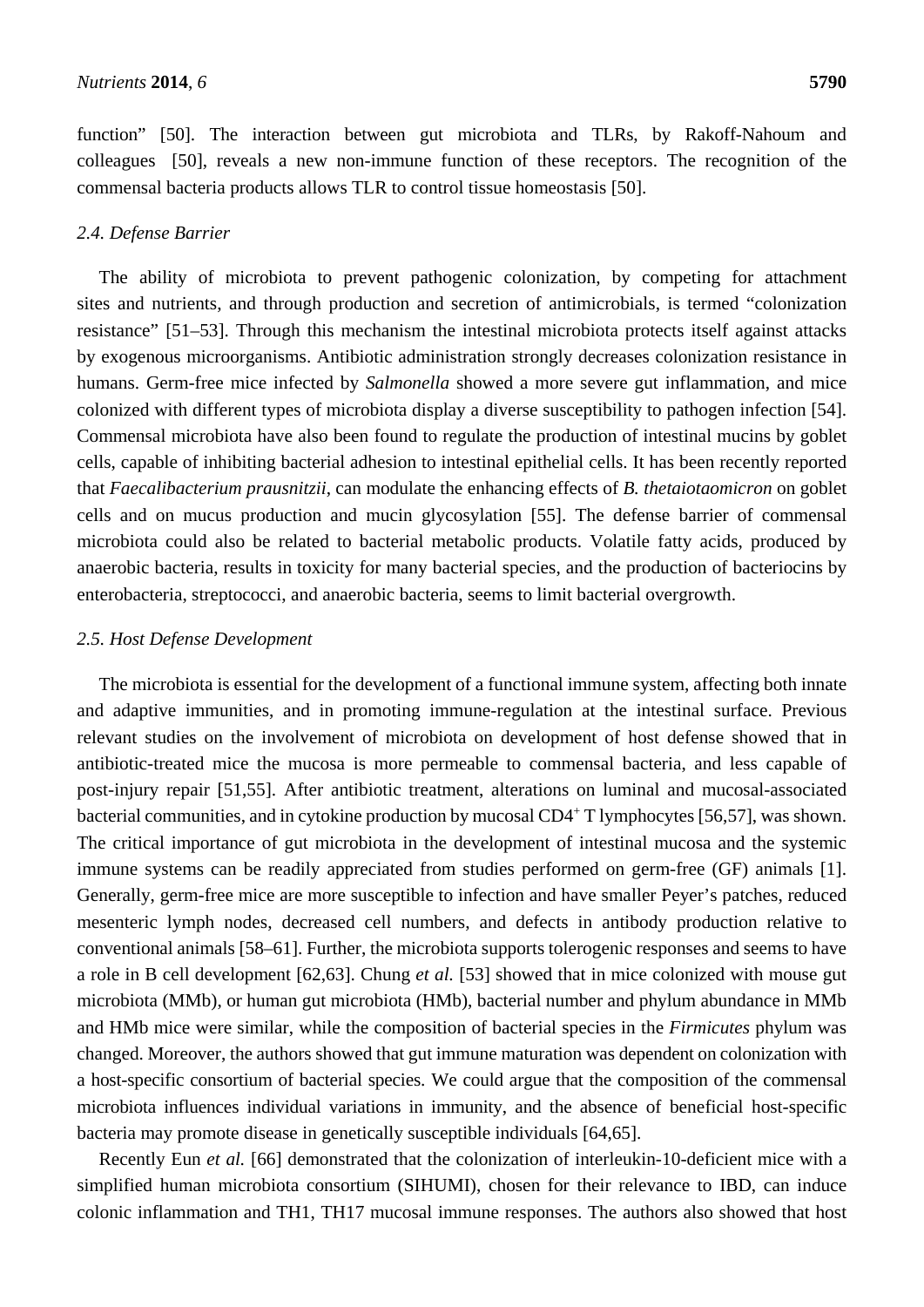genetic background and inflammation were able to influence the composition and distribution of intestinal microbial communities and some of its components differentially stimulate murine immune responses. This study highlights the key role of the host in shaping the composition and structure of gut microbiota and adds new elements useful for the understanding the mechanisms that underlie this process. However, the microbiota selected by a specific host genetic background, in turn, will contribute to the maturation and modulation of the immune system as demonstrated recently by several studies [40,66]. Furthermore, the identification of effector strains, within the gut microbial community, that impact immune function will be a challenge for the future.

#### **3. Dysbiosis**

Dysbiosis is a condition indicating a microbial ecosystem where bacteria do not live in mutual accord, when the "good", bacteria were not successfully controlling the "bad" ones. Currently, dysbiosis has been linked with important human diseases, including autoimmune and auto inflammatory disorders, such as allergies, obesity, and inflammatory bowel disease, however the genesis of dysbiosis has not yet been clarified. The list of diseases linked to the intestinal microbiota grows every day and these diseases are usually complex in terms of both pathogenesis and complications. Recently the Dysbiosis of Gut Microbiota (DOGMA) was reported to account for all three components of the syndrome of anovulation/menstrual irregularity, hyper-androgenism (acne, hirsutism) and the development of multiple small ovarian cysts [67]. The DOGMA could lead to an increase in gut mucosal permeability, resulting in an increasing passage of lipopolysaccharide (LPS) into the systemic circulation. The subsequent activation of the immune system interferes with insulin receptor function, driving up serum insulin levels, which in turn will increase ovary production of androgens, interfering with normal follicle development [68]. Additionally even in patients with type 2 diabetes a moderate degree of gut microbial dysbiosis was found, such as a decrease in the abundance of butyrate-producing bacteria, an increase in opportunistic pathogens, and an expansion of the microbial functions conferring sulphate reduction and oxidative stress resistance [68]. Among the several hypothesis made recently, lifestyle seems to have a strong influence. In Western countries, where chronic diseases afflict >50% of the adult population the diet, based on elevated consumption of red meat, animal fat, high sugar and low fiber foods, along with the therapeutic use of antibiotics and with a sedentary lifestyle, can play a pivotal role in shaping the microbiota of the human gut. Moreover, it has been demonstrated that the Western diet, induces dysbiosis and contributes to endotoxaemia, most likely caused by impairment of intestinal permeability and barrier function [69–71]. We may assume that a high content of fat and sugars in the diet could be a disturbance factor contributing to diseases in genetically susceptible hosts. A recent study reported that the Mediterranean-inspired diet appears to have a benefit in Crohn's disease patients [72,73]. Several other disturbance factors, such as antibiotic use, affecting the composition of the microbial community, could decrease natural defense mechanisms and cause bacterial overgrowth of potential pathogens species, which may cause serious infections [8,74–78].

## *3.1. Dysbiosis in Inflammatory Bowel Disease (IBD)*

An emerging consensus hypothesis is that intestinal dysbiosis may be involved in the pathogenesis of inflammatory bowel disease (IBD), encompassing Crohn's disease (CD) and ulcerative colitis (UC).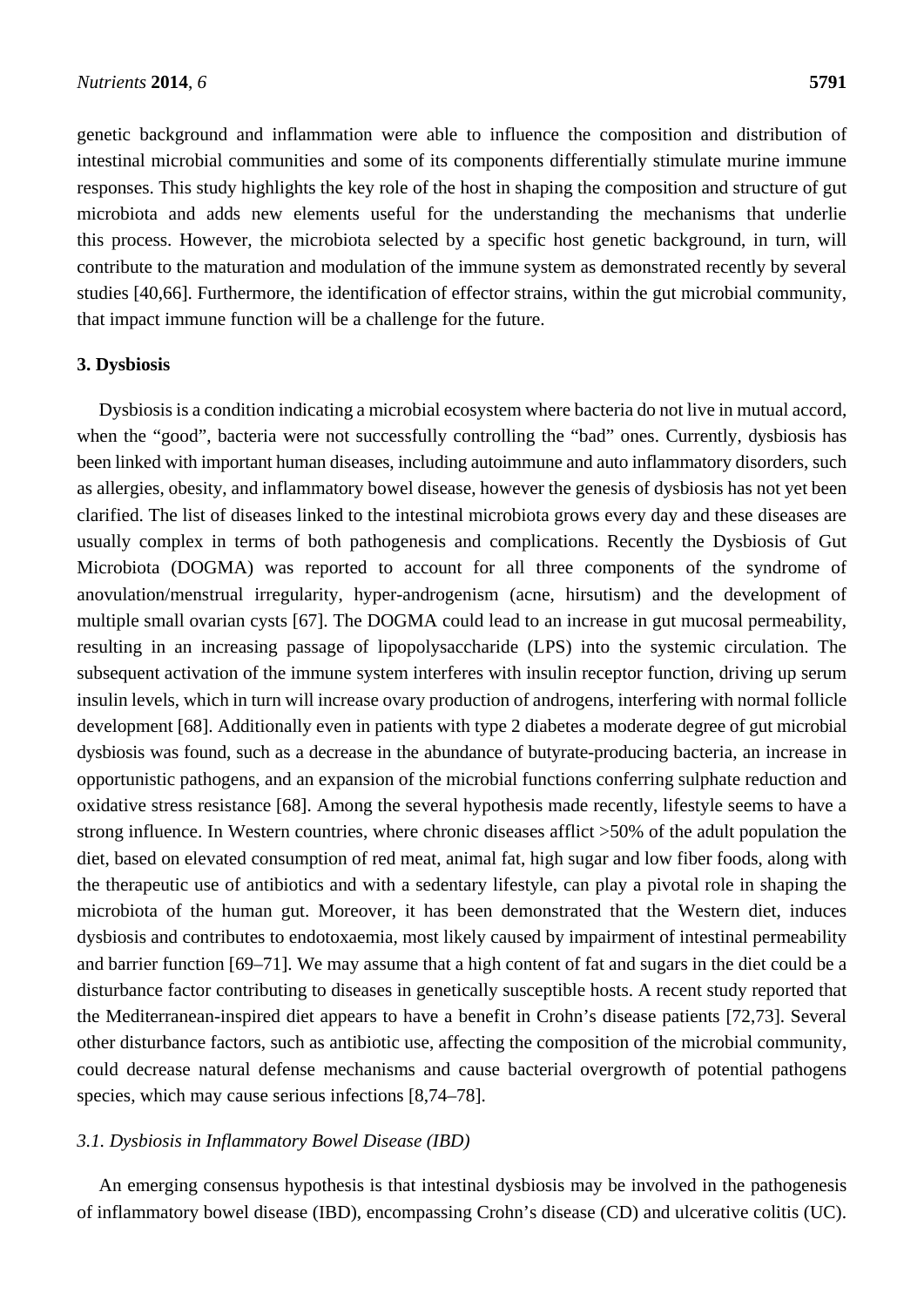IBD are immune-mediated disorders that originate from a breakdown of the normal symbiosis between the mucosal immune system and the commensal microbiota [79,80]. This leads to the development of aberrant reactivity against intraluminal antigens, to dysregulation of the innate and adaptive immunity, and to subsequent tissue injury [81,82]. Several factors could contribute to the loss of tolerance towards some of the indigenous microbiota in patients with IBD, including genetic susceptibility [83], defects in mucosal barrier function [50] and imbalance in the composition of the gut microbiota [9]. In CD, over 71 susceptibility loci have been identified [84–86]. Many of the identified gene products are involved in the recognition and processing of microbial antigens at the mucosal surface. The main genetic associations with CD, are the polymorphisms in the nucleotide-binding oligomerization domaincontaining protein 2 (NOD2) [87] and in two autophagy-related genes ATG16L1 and IRGM [88–90]. Similarly, in UC (ulcerative colitis), genome-wide association studies (GWAS) have identified a total of 47 susceptibility loci, mutations in ECM1 (extracellular matrix protein 1) and amino acid variation on position 11 of HLA-DRβ1, which are specific to patients with UC [91,92]. In CD Th1 lymphocytes, characterized by elevated production of IL2, IL12 and IFNγ, are predominant [92] and in UC, although it has been traditionally considered a Th2-mediated condition, the central role of IL-13, TNF-like cytokine (TL1A), IL-33 and their receptors was recently recognized [93,94]. As suggested by recent evidence, a novel effector pathway, the most prominent of which is the interleukin-23/Th17 axis [95], can mediate tissue injury in inflammatory bowel disease.

A malfunctioning of the endoplasmic reticulum (ER) stress response is also related to IBD patients. Rolhion *et al.* [96] and Kaser *et al.* [97] showed in CD and UC patients, single nucleotide polymorphisms within the XBP1 gene encoding the transcription factor XBP1, a key component of the ER stress response.

It is now well recognized that unresolved ER stress, as a consequence of genetic abnormalities in the unfolded protein response or from a variety of secondary (inflammatory and environmental) factors, leads to cell dysfunction. Taken together, these studies reinforce the idea that ER stress is involved in IBD physiopathology.

An increased intestinal permeability, resulting in a malfunctioning of the epithelial barrier function, is seen in IBD patients. As reported by Salim *et al.* and Schulzke *et al.* [98,99], "Barrier dysfunction, characterized by increased secretion (paracellular and transcellular), of chloride and water (leading to diarrhea) has occurred, with an increased apoptosis of epithelial cells too". A significant increase in intestinal permeability was reported for 36% of CD patients studied [100] mainly in those carrying NOD2 polymorphisms [101,102]. Inflamed intestinal segments showed a reduction of tight junction fibers, with ruptures, and alterations in the protein content and composition. In early stages of disease, epithelial micro-erosions are the consequence of an up-regulated epithelial apoptosis process, and an increased production of claudin-2. Disease progression could be enhanced by barrier dysfunction and treatments pointed to reestablish the barrier function might offer an alternative or supplement to immunologic-based therapies [103]. Dysbiosis or an imbalance in the GI microbiota of IBD patients has been reported by many authors in numerous studies [9,81,103–105]. Frank and coworkers [20], showed that a subset of IBD patients harbor abnormal enteric microbiota, characterized by a reduced proportional abundance of 16S rRNA gene sequencing associated with *Firmicutes* and *Bacteroidetes*, and a concomitant increase in 16S rRNA gene sequencing of *Proteobacteria* and *Actinobacteria*. Among *Firmicutes*, *F. prausnitzii* appears to be particularly under-represented in IBD patients and the reduction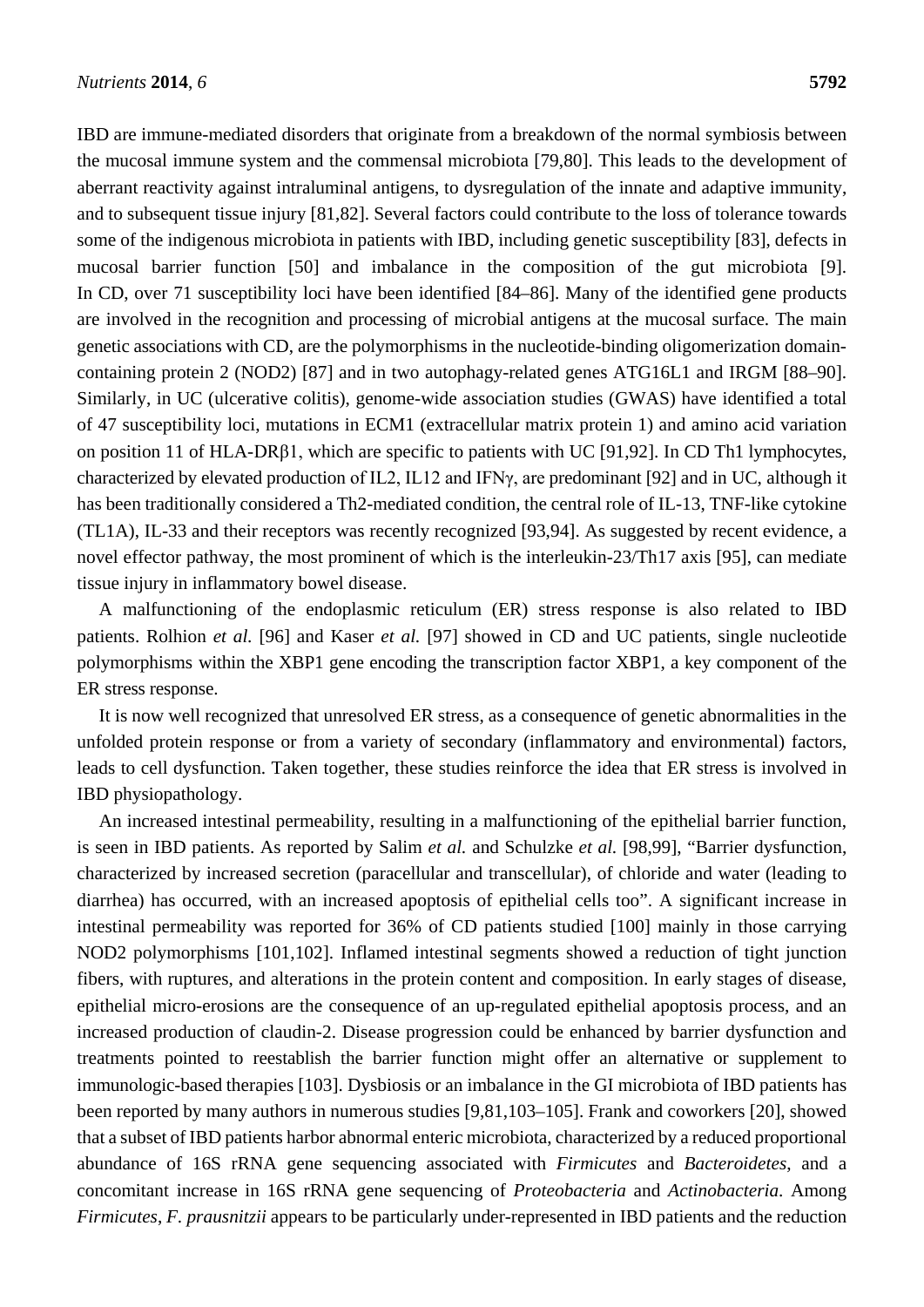in the proportion of this bacterium in intestinal samples was associated with a reduced protection of the gut mucosa [106]. Recently, it has been reported by Duboc and collaborators [107] that IBD-associated dysbiosis was characterized by a decrease in the ratio between *F. prausnitzii* and *E. coli*. To gain insight into the functional consequences of IBD-associated dysbiosis, Morgan *et al.* [108] showed that two phylotypes, *Roseburia*, which are butyrate producers and *Phascolarctobacterium*, which are propionate producers, were significantly reduced in both UC and CD. Particularly in CD patients with ileal involvement, a dramatic reduction in sequences belonging to the *Ruminococcaceae* and *Faecalibacterium* families has been shown [108]. *Roseburia* genera and the *Ruminococcaceae* family are functionally connected with the consumption of hydrogen and with acetate production, that can be utilized by *Roseburia* strains to produce butyrate [108]. *F. prausnitzii*, known to be a butyrate producer, is also able to metabolize polysaccharides derived from the diet and host-derived substrates, like *N*-acetyl glucosamine from intestinal mucus [109].

Many authors have tried to involve specific bacterial species in the onset and/or perpetuation of inflammation, but there is still no compelling evidence that one specific microbe is the etiological agent. *Mycobacterium avium* subsp. *paratuberculosis* is one of the bacterial species proposed to be involved in the onset and/or perpetuation of inflammation, but its role is still debated [110,111].

The finding of exogenous pathogens in IBD patients, reported by several studies, could be explained by the fault in barrier function *versus* the exogenous pathogens, usually exerted by a healthy intestinal microbiota. The barrier malfunctions, together with the loss of "colonization resistance" when dysbiosis status occurs, will expose IBD patients to an increased risk of infections sustained by exogenous infective agents. Almost all studies concerning the characterization of the gut microbiota in IBD patients, showed a significant increase in abundance of bacterial species belonging to the *Enterobacteriaceae* family, specifically *Escherichia/Shigella* [112]. *E. coli* is the most abundant facultative anaerobic bacteria in the intestinal flora of mammals, even if it represents only a minor fraction of the ecosystem  $(10<sup>5</sup>-10<sup>8</sup>$  colony-forming units per gram) [113] in respect to the obligate anaerobic bacteria. This bacterium is a highly adaptable species that can explode in an unbalanced ecosystem [113]. What facilitates its growth in the inflamed intestinal habitat could be due to: its short doubling time; its highly flexibility in metabolic capacity; and its multitude of catabolic pathways. Furthermore, it has recently been reported that the presence of nitric oxide, as a byproduct of the inflammatory habitat, confers a benefit in the growth of *Enterobacteriaceae* such as *E. coli* in the large intestine of mice. The facultative anaerobic bacteria, unlike the strictly anaerobic, may use nitric oxide as a terminal acceptor in cellular anaerobic respiration [114]. The high variability in genomic content of *E. coli* strains, which reflects the high diversity between strains, represents a key factor explaining the selective overgrowth of subtypes whose genomes encode the capability of utilizing inflammation-derived "nutrients" [115].

Darfeuille-Michaud *et al.* [116] observed in a study conducted in 1998 that "*E. coli* strains with adhesive and invasive properties colonized the ileal mucosa of CD patients more frequently than that of control subjects". The authors further characterized these strains and proposed a potentially new *E. coli* pathovar associated with CD, named adherent-invasive *E. coli* (AIEC) [117]. AIEC strain presence in CD patients is increasing acknowledged; several independent studies from different countries have reported a higher prevalence of *E. coli* AIEC strains in CD patients [112,118–121]. In the past decade, there have been an increasing number of observations involving adherent-invasive *E. coli* strains (AIEC) in CD pathogenesis, supporting the hypothesis that this pathovar might play an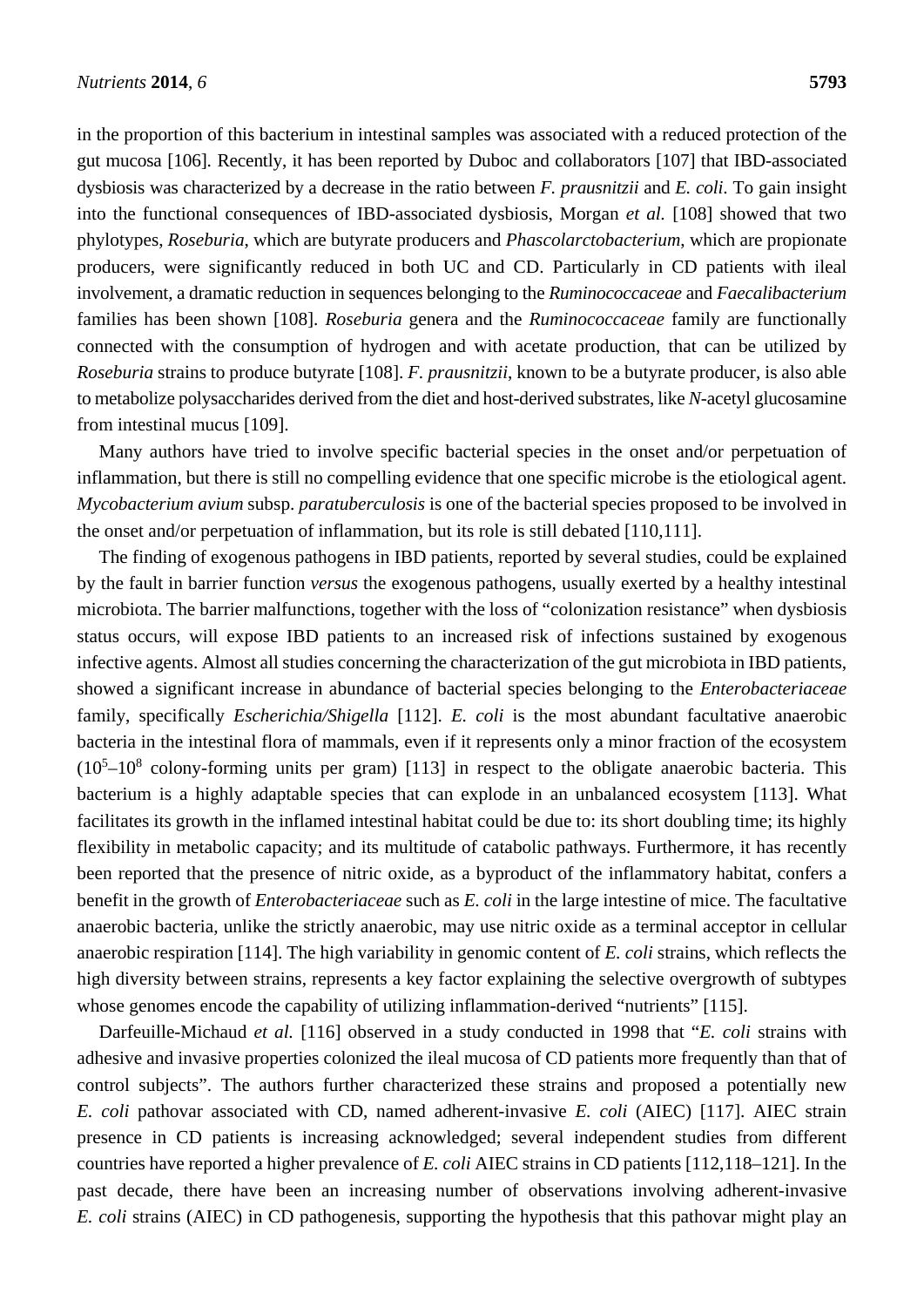important role in the disease [112,118–122]. Immunological studies report the presence of *E. coli* antigens into macrophage cells within the lamina propria in the mesenteric lymph node centers, in granulomas, and in ulcers of CD patients [123]. CD-involved ileum seems to be an advantageous environment for establishment of a particular *E. coli* genotype, which may have repercussions for IBD progression [124]. An inflamed ileum may furnish a specialized niche permissive for microbes with enhanced fitness in inflamed conditions. Factors favoring *E. coli* intestinal ileum colonization, in CD patients may be: (i) an over expression of CAECAM6 receptor on the apical side of ileal epithelium, through proinflammatory cytokines [125], used by AIEC strains to colonize intestinal tissue via AIEC FimH, and; (ii) an increased expression of the ER stress chaperone Gp96 in the ileal epithelium of CD patients, acting as receptor for the outer membrane vesicles (OMVs) important for the AIEC invasion [97]. These two cellular receptors, co-localizing at the apical surfaces of the ileal epithelium cells, will improve the selective colonization, invasion and persistence of the *E. coli* AIEC. Finally, the ability of such strains to survive and replicate within macrophage cells, further increase the *E. coli* AIEC positive selection. Others factors favoring invasion and persistence of AIEC strains in CD patients could be linked to NOD2, CARD15 and ATG16L1 and IRGM gene mutations, found in many CD patients [88–90]. These issues may be involved in the ineffective elimination of bacterial antigens, leading to a progressive over-stimulation of the immune response, a chronic inflammation or uncontrolled inflammation. Recently Chassaing *et al.* [126] showed that the ability of AIEC strains to interact with Peyer's Patches (PP) and to translocate across the M cells involved an adhesin named long polar fimbriae (LPF). AIEC strains overexpress LPF when there is a high concentration of biliary salt bile in the culture medium. Malabsorption of bile salts predisposes to the formation of the oxalate stones, and is one of the pathological consequences that occur in patients with CD. Although the relative abundance of *E. coli* AIEC strains is significantly higher in IBD patients, these strains were also isolated from healthy subjects. Martinez-Medina *et al.* [118] have highlighted the presence of *E. coli* AIEC strains in 51.9% of CD patients *vs.* 16.7% of control healthy subjects. This gives rise to the idea that *E. coli* AIEC strains are "genetic combinations" favored in "IBD microenvironments", nevertheless present in healthy subjects too, comparable to the strains named "pathobiontes" [127], strains with pathogenic potential, which under certain conditions can be supported and cause disease. These endogenous strains rarely cause disease except in immune-compromised patients in which the normal gastrointestinal barriers are violated. Certainly DNA acquisition, through horizontal transfers, mediated by plasmid, transposons and phages, played an important role in the transition from commensal to pathogen lifestyle [128]. Nevertheless genomes analysis of the AIEC strain LF82 showed that an important role, in the transition process, is also given to those mutations named pathoadaptive mutations, because they are related to a commensal trait, such as the ones reported in the *fim*H and *omp*A genes present in the LF82 strains [129,130]. Recently AIEC strains have shown the ability to trigger chronic inflammation in genetically susceptible hosts, opening new scenarios on the contribution of such strains to disease [131].

#### *3.2. Crohn's Disease in Pediatric Patients*

Crohn's Colitis Foundation of America (CCFA) defined, as a research priority, the study of disease in pediatric patients. The study of disease in children represents a unique model, where the mechanisms involved in its development are poorly confused or influenced by environmental factors. In contrast with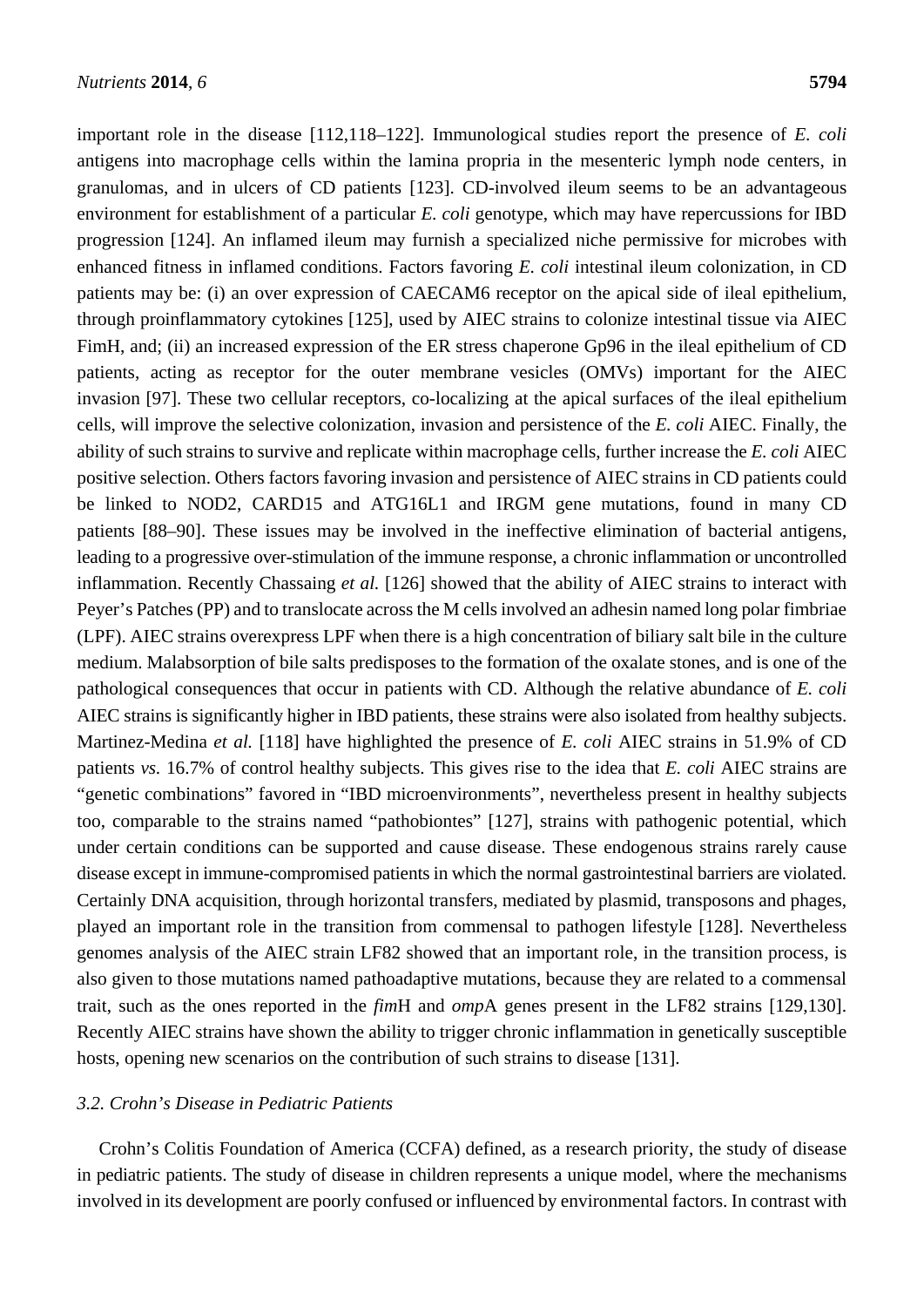previous studies carried out in adult CD patients, a recent study by Hansen and colleagues [132], reported an increase of the bacterial species, *F. prausnitzii* in pediatric CD patients at disease onset, suggesting a more complex and integral role for *F. prausnitzii* in CD pathogenesis. These apparently conflicting results could find an explanation. As suggested by Hansen and colleagues [132] the higher *F. prausnitzii* colonization of the intestinal habitat observed in pediatric CD patients could represent the early host/microbiota response to CD, with the induction of *F. prausnitzii* proliferation an attempt to reverse the inflammatory change, in view of its multiple anti-inflammatory effects. We could add that in adult CD patients, under circumstances of disease persistence, the intestinal habitat conditions could dramatically change. In fact in adult CD patients' mucosa, thiol depletion, oxidative stress, bile acid (BA) dysmetabolism, and modifications in pH value and in local oxygen gradients were observed, factors that strongly influenced *F. prausnitzii* growth [132]. In order to evaluate the steps involved in the transition between commensal to pathogen style of life, our group has conducted studies aimed at the characterization of mucosa associated *E. coli* strains isolated from CD pediatric patients [133]. In pediatric patients, the presence of an intestinal dysbiosis, with an increase of mucosa associated bacterial load, especially bacteria belonging to *Enterobacteriaceae* family, mostly *E. coli* it has been reported [133]. In a recently study we found that some *E.coli* FimH variants seem to be more involved in the development of IBD pathogenesis. Moreover several of such variants seems to be related to the Pediatric Crohn's Disease Activity Index (PCDAI), indicating how the mutagenesis of *fim*H gene responds to specific stimuli/environmental stress, via transitions and/or transversions, differently in different ranges of inflammation [130]. It is possible that AIEC strains could represent an *E. coli* sub-population (pathobionts) with "genetic combinations" that through evolutionary processes could, from commensal phenotypes, reach pathogenic phenotypes [128]. Such genetic variants will strongly contribute to intestinal dysbiosis under inflamed conditions.

#### *3.3. Mucosa Associated Microbiota*

Special attention should be given to the indigenous mucosa-associated microbiota. The mucosal intestinal area is believed to play an important role in the maintenance of intestinal homeostasis, due to the close proximity to the intestinal epithelium, and to the underlying mucosal immune system. In healthy subjects the intestinal epithelium is not strongly colonized, indicating a strict colonization control. Our group has recently published a study demonstrating that the intestinal mucosa of patients with IBD and Celiac patients is poorly colonized by the bacterial predator named *Bdellovibrio bacteriovorus* when compared with the mucosa of healthy subjects [134]. The low prevalence of *B. bacteriovorus* at the mucosal level, in both IBD and Celiac patients, could support the idea that a loss in microbiota biodiversity could also involve species, such as predatory *Bdellovibrio*, that function in regulating the bacterial population levels, keeping mucosa colonization under strict control. This finding needs to be confirmed in a larger cohort.

## **4. Conclusions**

In conclusion, it is clear that changes in the structure and composition of the commensal microbiota have an impact on human health. The original question: "Is dysbiosis simply a consequence of chronic inflammation, or a primary trigger that leads to pathogenesis?" is still open. Based on the literature,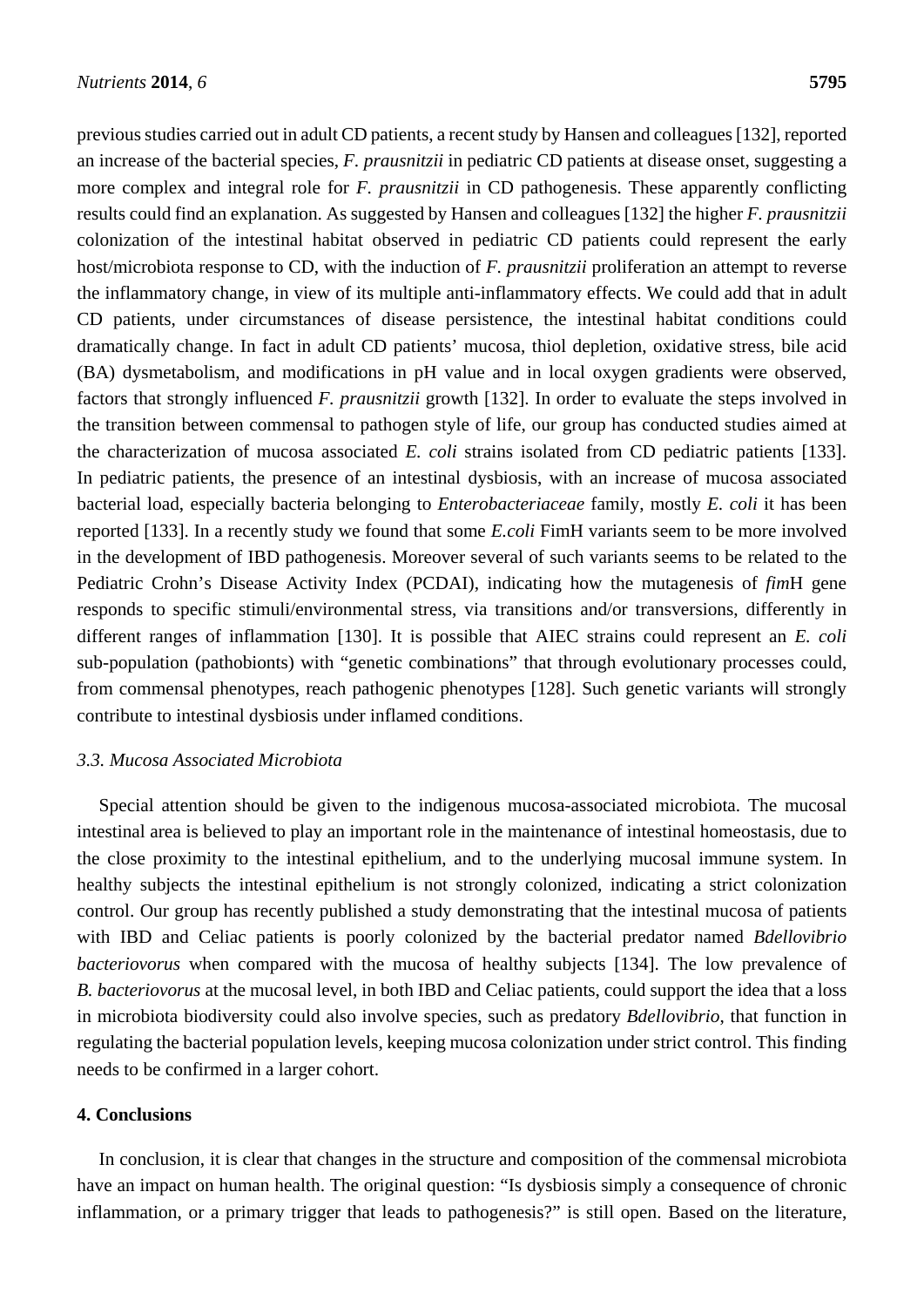modern Western lifestyle and infectious agents [69,135] are considered the most important triggering factors for gut dysbiosis (Figure 1). In genetically susceptible hosts, the changes in the gut microbiota composition could have a profound impact on chronic disease development. As recently reported by Eun *et al.* [66], the host genetic background has a strong influence in shaping gut microbiota composition. The authors showed, for the first time, that a distinct human bacterial association is able to induce inflammation in genetically susceptible gnotobiotic mice. To date, therefore, the answer to the question is still far from clear. We believe that in IBD, and related multifactorial pathologies, genetic susceptibility and gut dysbiosis are intimately correlated, but not sufficient to generate disease individually.



**Figure 1.** Triggering factors dysbiosis.

# **Acknowledgments**

The expenses for manuscript publication were supported from the funding PRIN 2012 of Serena Schippa.

# **Author Contributions**

Maria Pia Conte and Serena Schippa contributed equally in writing all the sections of the manuscript.

# **Conflicts of Interest**

The authors declare no conflict of interest.

# **References**

- 1. Sekirov, I.; Russell, S.L.; Antunes, L.C.; Finlay, B.B. Gut microbiota in health and disease. *Physiol. Rev.* **2010**, *90*, 859–904.
- 2. Bik, E.M. Composition and function of the human-associated microbiota. *Nutr. Rev.* **2009**, *67*, S164–S171.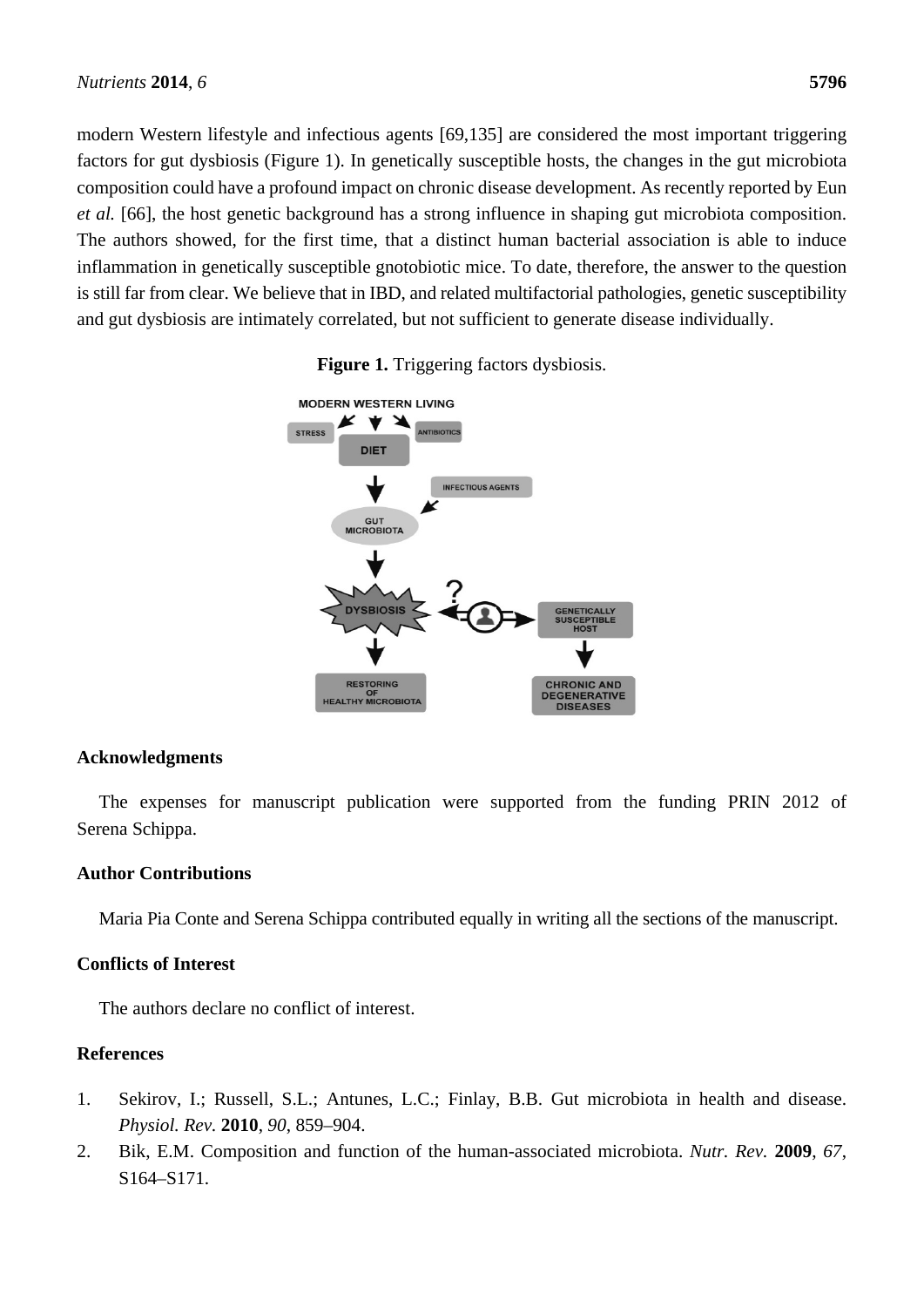- 4. Ley, R.E.; Backhed, F.; Turnbaugh, P.; Lozupone, C.A.; Knight, R.D.; Gordon, J.I. Obesity alters gut microbial ecology. *Proc. Natl. Acad. Sci. USA* **2005**, *102*, 11070–11075.
- 5. Cani, P.D.; Bibiloni, R.; Knauf, C.; Waget, A.; Neyrinck, A.M.; Delzenne, N.M.; Burcelin, R. Changes in gut microbiota control metabolic endotoxemia-induced inflammation in high-fat diet-induced obesity and diabetes in mice. *Diabetes* **2008**, *57*, 1470–1481.
- 6. Noverr, M.C.; Huffnagle, G.B. The "microflora hypothesis" of allergic diseases. *Clin. Exp. Allergy* **2005**, *35*, 1511–1520.
- 7. Frank, D.N.; Zhu, W.; Sartor, R.B.; Li, E. Investigating the biological and clinical significance of human dysbioses. *Trends Microbiol.* **2011**, *19*, 427–434.
- 8. Sullivan, A.; Edlund, C.; Nord, C.E. Effect of antimicrobial agents on the ecological balance of human microflora. *Lancet Infect. Dis.* **2001**, *1*, 101–114.
- 9. Tamboli, C.P.; Neut, C.; Desreumaux, P.; Colombel, J.F. Dysbiosis in inflammatory bowel disease. *Gut* **2004**, *53*, 1–4.
- 10. Sartor, R.B. Microbial influences in inflammatory bowel diseases. *Gastroenterology* **2008**, *134*, 577–594.
- 11. Ley, R.E.; Peterson, D.A.; Gordon, J.I. Ecological and evolutionary forces shaping microbial diversity in the human intestine. *Cell* **2006**, *124*, 837–848.
- 12. Chow, J.; Lee, S.M.; Shen, Y.; Khosravi, A.; Mazmanian, S.K. Host-bacterial symbiosis in health and disease. *Adv. Immunol.* **2010**, *107*, 243–274.
- 13. Eckburg, P.B.; Bik, E.M.; Bernstein, C.N.; Purdom, E.; Dethlefsen, L.; Sargent, M.; Gill, S.R.; Nelson, K.E.; Relman, D.A. Diversity of the human intestinalmicrobial flora. *Science* **2005**, *308*, 1635–1638.
- 14. Turnbaugh, P.J.; Ley, R.E.; Hamady, M.; Fraser-Liggett, C.M.; Knight, R.; Gordon, J.I. The human microbiome project. *Nature* **2007**, *449*, 804–810.
- 15. Li, J.; Jia, H.; Cai, X.; Zhong, H.; Feng, Q.; Sunagawa, S.; Arumugam, M.; Kultima, J.R.; Prifti, E.; Nielsen, T.; *et al*. An integrated catalog of reference genes in the human gut microbiome. *Nat. Biotechnol.* **2014**, *32*, 834–841.
- 16. O'Hara, A.M.; Shanahan, F. The gut flora as a forgotten organ. *EMBO Rep.* **2006**, *7*, 688–693.
- 17. Berg, R.D. The indigenous gastrointestinal microflora. *Trends Microbiol.* **1996**, *4*, 430–435.
- 18. Sommer, F.; Bäckhed, F. The gut microbiota masters of host development and physiology. *Nat. Rev. Microbiol.* **2013**, *11*, 227–238.
- 19. Korecka, A.; Arulampalam, V. The gut microbiome: Scourge, sentinel or spectator? *J. Oral Microbiol.* **2012**, *4*, 1–14, doi:10.3402/jom.v4i0.9367.
- 20. Frank, D.N.; Amand, A.L., St.; Feldman, R.A.; Boedeker, E.C.; Harpaz, N.; Pace, N.R. Molecular-phylogenetic characterization of microbial community imbalances in human inflammatory bowel diseases. *Proc. Natl. Acad. Sci. USA* **2007**, *104*, 13780–13785.
- 21. Turnbaugh, P.J.; Gordon, J.I. The core gut microbiome, energy balance and obesity. *J. Physiol.* **2009**, *587*, 4153–4158.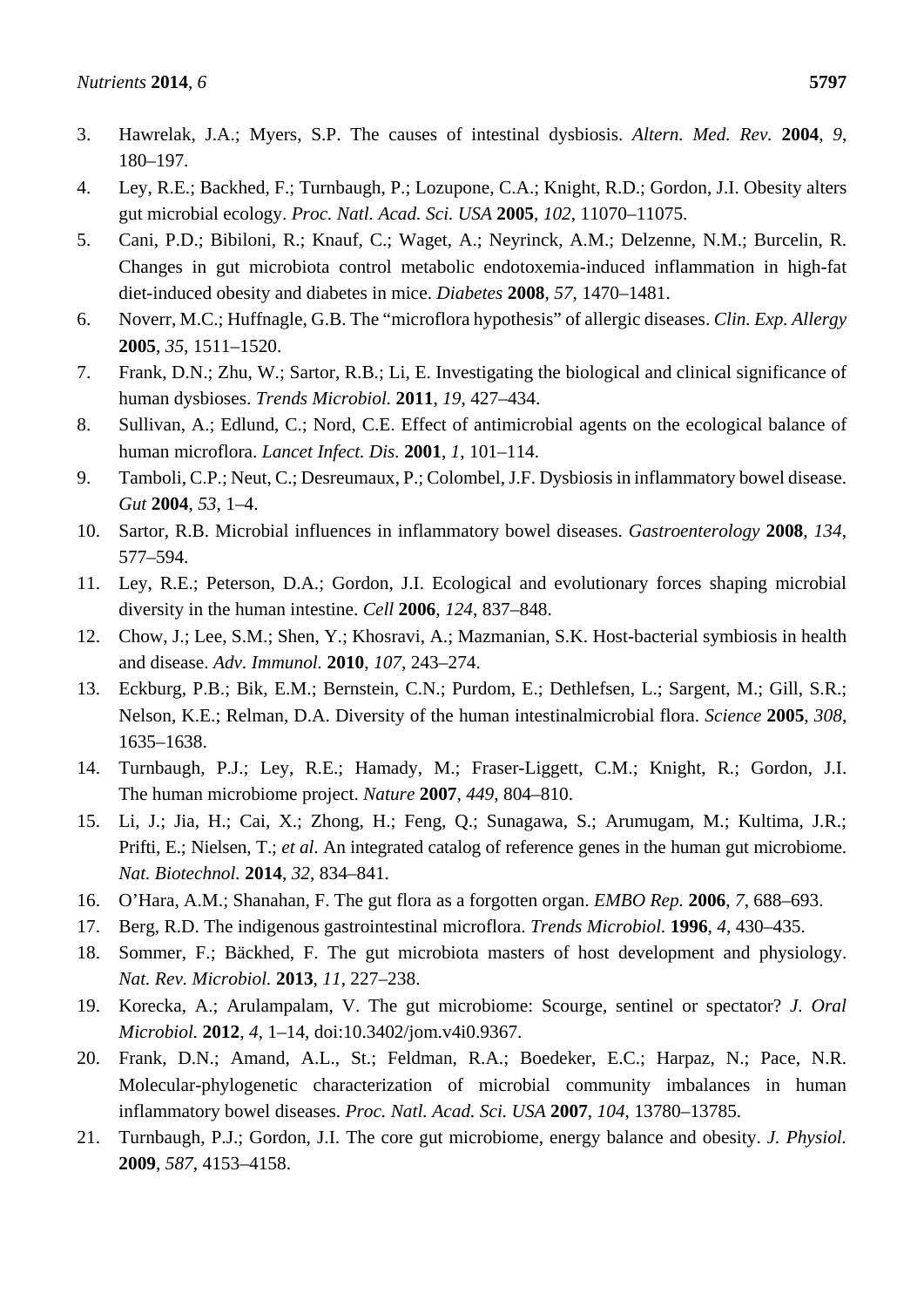- 22. Qin, J.; Li, R.; Raes, J.; Arumugam, M.; Burgdorf, K.S.; Manichanh, C.; Nielsen, T.; Pons, N.; Levenez, F.; Yamada, T.; *et al*. Human gut microbial gene catalogue established by metagenomic sequencing. *Nature* **2010**, *464*, 59–65.
- 23. Arumugam, M.; Raes, J.; Pelletier, E.; le Paslier, D.; Yamada, T.; Mende, D.R.; Fernandes, G.R.; Tap, J.; Bruls, T.; Batto, J.M.; *et al*. Enterotypes of the human gut microbiome. *Nature* **2011**, *473*,174–180.
- 24. Ed Yong. Gut Microbial "Enterotypes" Become Less Clear-Cut. Communities of Gut Bacteria May Form a Spectrum Rather than Falling into Distinct Groups. Available online: http://www.nature.com/news/gut-microbial-enterotypes-become-less-clear-cut-1.10276 (accessed on 21 March 2012)
- 25. Scanlan, P.D.; Shanahan, F.; Marchesi, J.R. Human methanogen diversity and incidence in healthy and diseased colonic groups using mcrA gene analysis. *BMC Microbiol.* **2008**, *8*, 79, doi:10.1186/1471-2180-8-79.
- 26. Yachi, S.; Loreau, M. Biodiversity and ecosystem productivity in a fluctuating environment: The insurance hypothesis. *Proc. Natl. Acad. Sci. USA* **1999**, *16*, 1463–1468.
- 27. Tremaroli, V.; Bäckhed, F. Functional interactions between the gut microbiota and host metabolism. *Nature* **2012**, *489*, 242–249.
- 28. Macfarlane, S.; Macfarlane, G.T. Regulation of short-chain fatty acid production. *Proc. Nutr. Soc.* **2003**, *62*, 67–7*2*.
- 29. Falony, G.; Vlachou, A.; Verbrugghe, K.; de Vuyst, L. Cross feeding between *Bifidobacterium longum* BB536 and acetate converting, butyrate-producing colon bacteria during growth on oligo fructose. *Appl. Environ. Microbiol.* **2006**, *72*, 7835–7841.
- 30. Lefebvre, P.; Cariou, B.; Lien, F.; Kuipers, F.; Staels, B. Role of bile acids and bile acid receptors in metabolic regulation. *Physiol. Rev.* **2009**, *89*, 147–191.
- 31. Li, M.; Wang, B.; Zhang, M.; Rantalainen, M.; Wang, S.; Zhou, H.; Zhang, Y.; Shen, J.; Pang, X.; Zhang, M.; *et al*. Symbiotic gut microbes modulate human metabolic phenotypes. *PNAS* **2008**, *105*, 2117–2122.
- 32. Mai, V. Dietary modification of the intestinal microbiota. *Nutr. Rev.* **2004**, *62*, 235–242.
- 33. Lunn, J.C.; Kuhnle, G.; Mai, V.; Frankenfeld, C.; Shuker, D.E.; Glen, R.C.; Goodman, J.M.; Pollock, J.R.; Bingham, S.A. The effect of haem in red and processed meat on the endogenous format ion of *N*-nitroso compounds in the upper gastrointestinal tract. *Carcinogenesis* **2007**, *28*, 685–690.
- 34. Lepage, P.; Leclerc, M.C.; Joossens, M.; Mondot, S.; Blottière, H.M.; Raes, J.; Ehrlich, D.; Doré, J. A metagenomic insight into our gut's microbiome. *Gut* **2013**, *62*, 146–158.
- 35. Saemann, M.D.; Bohmig, G.A.; Zlabinger, G.J. Short-chain fatty acids: Bacterial mediators of a balanced host-microbial relationship in the human gut. *Wien. Klin. Wochenschr.* **2002**, *114*, 289–300.
- 36. Hamer, H.M.; Jonkers, D.; Venema, K.; Vanhoutvin, S.; Troost, F.J.; Brummer, R.J. The role of butyrate on colonic function. *Aliment. Pharmacol. Ther.* **2008**, *27*, 104–119.
- 37. Berndt, B.E.; Zhang, M.; Owyang, S.Y.; Cole, T.S.; Wang, T.W.; Luther, J.; Veniaminova, N.A.; Merchant, J.L.; Chen, C.C.; Huffnagle, G.B.; *et al*. Butyrate increases IL-23 production by stimulated dendritic cells. *Am. J. Physiol. Gastrointest. Liver. Physiol.* **2012**, *303*, 1384–1392.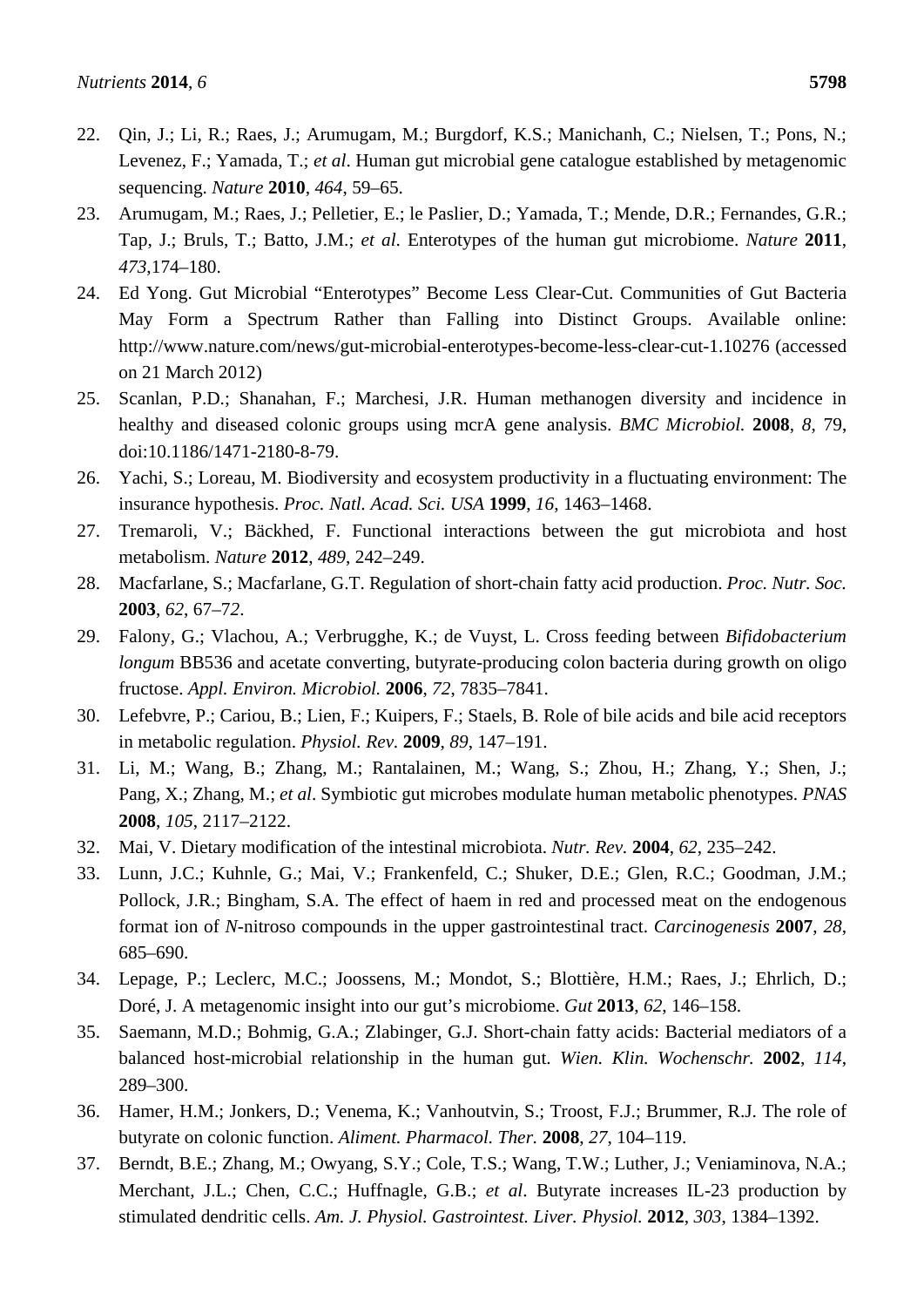- 38. Furusawa, Y.; Obata, Y.; Fukuda, S.; Endo, T.A.; Nakato, G.; Takahashi, D.; Nakanishi, Y.; Uetake, C.; Kato, K.; Kato, T.; *et al*. Commensal microbe-derived butyrate induces the differentiation of colonic regulatory T cells. *Nature* **2013**, *19*, 446–450.
- 39. Arpaia, N.; Campbell, C.; Fan, X.; Dikiy, S.; van der Veeken, J.; deRoos, P.; Liu, H.; Cross, J.R.; Pfeffer, K.; Coffer, P.J.; *et al*. Metabolites produced by commensal bacteria promote peripheral regulatory T-cell generation. *Nature* **2013**, *504*, 451–455.
- 40. Atarashi, K.; Tanoue, T.; Oshima, K.; Suda, W.; Nagano, Y.; Nishikawa, H.; Fukuda, S.; Saito, T.; Narushima, S.; Hase, K.; *et al*. Treg induction by a rationally selected mixture of *Clostridia* strains from the human microbiota. *Nature* **2013**, *500*, 232–236*.*
- 41. Sousa, T.; Paterson, R.; Moore, V.; Carlsson, A.; Abrahamsson, B.; Basit, A.W. The gastrointestinal microbiota as a site for the biotransformation of drugs. *Int. J. Pharm.* **2008**, *363*, 1–25.
- 42. Florin, T.; Neale, G.; Gibson, G.R.; Christl, S.U.; Cummings, J.H. Metabolism of dietary sulphate: Absorption and excretion in humans. *Gut* **1991**, *132*, 766–773.
- 43. Petersen, L.C. The effect of inhibitors on the oxygen kinetics of cytochrome c oxidase. *Biochim. Biophys. Acta* **1977**, *460*, 299–307.
- 44. Vermeiren, J.; Hindryckx, P.; van Nieuwenhuyse, G.; Laukens, D.; de Vos, M.; Boon, N.; van de Wiele, T. Intrarectal nitric oxide administration prevents cellular infiltration but not colonic injury during dextran sodium sulfate colitis. *Dig. Dis. Sci.* **2012**, *57*, 1832–1837.
- 45. Chung, H.; Kasper, D.L. Microbiota-stimulated immune mechanisms to maintain gut homeostasis. *Curr. Opin. Immunol.* **2010**, *22*, 455–460.
- 46. Savage, D.J.; Siegel, J.; Snellen, D.W. Transit time of epithelial cells in the small intestines of germ-free mice and ex-germfree mice associated with indigenous microorganisms. *Appl. Environ. Microbiol.* **1981**, *42*, 996–1001.
- 47. Shirkey, T.W.; Siggers, R.H.; Goldade, B.G.; Marshall, J.K.; Drew, M.D.; Laarveld, B.; van Kessel, A.G. Effects of commensal bacteria on intestinal morphology and expression of proin-flammatory cytokines in the gnotobiotic pig. *Exp. Biol. Med.* **2006**, *231*, 1333–1345.
- 48. Hooper, L.V.; Wong, M.H.; Thelin, A.; Hansson, L.; Falk, P.G.; Gordon, J.I. Molecular analysis of commensal host-microbial relationships in the intestine. *Science* **2001**, *291*, 881–884*.*
- 49. Cario, E.; Gerken, G.; Podolsky, D.K. Toll-like receptor 2 controls mucosal inflammation by regulating epithelial barrier function. *Gastroenterology* **2007**, *132*, 1359–1374.
- 50. Rakoff-Nahoum, S.; Paglino, J.; Eslami-Varzaneh, F.; Edberg, S.; Medzhitov, R. Recognition of commensal microflora by toll-like receptors is required for intestinal homeostasis. *Cell* **2004**, *118*, 229–241.
- 51. Leatham, M.P.; Banerjee, S.; Autieri, S.M.; Mercado-Lubo, R.; Conway, T.; Cohen, P.S. Precolonized human commensal *Escherichia coli* strains serve as a barrier to *E. coli* O157: H7 growth in the streptomycin-treated mouse intestine. *Infect. Immun.* **2009**, *77*, 2876–2886.
- 52. Van der Waaij, D.; Berghuis-de Vries, J.M.; Lekkerkerk, V. Colonization resistance of the digestive tract in conventional and antibiotic-treated mice. *J. Hyg. (Lond.)* **1971**, *69*, 405–411.
- 53. Chung, H.; Pamp, S.J.; Hill, J.A.; Surana, N.K.; Edelman, S.M.; Troy, E.B.; Reading, N.C.; Villablanca, E.J.; Wang, S.; Mora, J.R.; *et al*. Gut immune maturation depends on colonization with a host-specific microbiota. *Cell* **2012**, *149*, 1578–1593.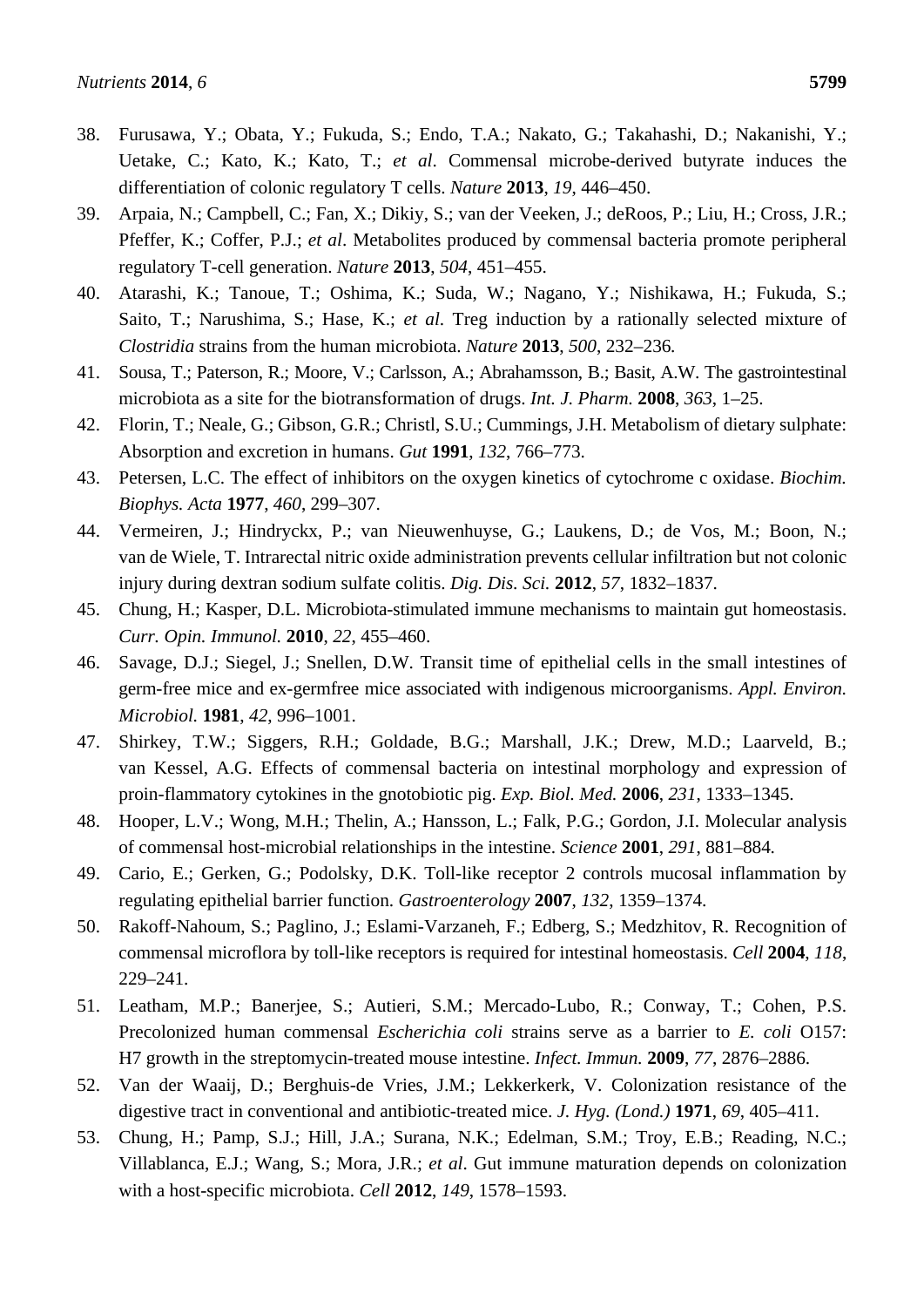- 54. Vaishnava, S.; Behrendt, C.L.; Ismail, A.S.; Eckmann, L.; Hooper, L.V. Paneth cells directly sense gut commensals and maintain homeostasis at the intestinal host-microbial interface. *Proc. Natl. Acad. Sci. USA* **2008**, *105*, 20858–20863.
- 55. Wrzosek, L.; Miquel, S.; Noordine, M.L.; Bouet, S.; Joncquel Chevalier-Curt, M.; Robert, V.; Philippe, C.; Bridonneau, C.; Cherbuy, C.; Robbe-Masselot, C.; *et al. Bacteroides thetaiotaomicron* and *Faecalibacterium prausnitzii* influence the production of mucus glycans and the development of goblet cells in the colonic epithelium of a gnotobiotic model rodent. *BMC Biol.* **2013**, *11*, 61, doi:10.1186/1741-7007-11-61.
- 56. Hill, D.A.; Hoffmann, C.; Abt, M.C.; Du, Y.; Kobuley, D.; Kirn, T.J.; Bushman, F.D.; Artis, D. Metagenomic analyses reveal antibiotic-induced temporal and spatial changes in intestinal microbiota with associated alterations in immune cell homeostasis. *Mucosal Immunol.* **2010**, *3*, 148–158.
- 57. Macpherson, A.J.; Harris, N.L. Interactions between commensal intestinal bacteria and the immune system*. Nat. Rev. Immunol.* **2004**, *4*, 478–485.
- 58. Round, J.L.; Mazmanian, S.K. The gut microbiota shapes intestinal immune responses during health and disease. *Nat. Rev. Immunol.* **2009**, *9*, 313–323.
- 59. Reis, B.S.; Mucida, D. The role of the intestinal context in the generation of tolerance and inflammation. *Clin. Dev. Immunol.* **2012**, *2012*, 157948, doi:10.1155/2012/157948.
- 60. Lee, Y.K.; Mazmanian, S.K. Has the microbiota played a critical role in the evolution of the adaptive immune system? *Science* **2010**, *330*, 1768–1773.
- 61. Haverson, K.; Rehakova, Z.; Sinkora, J.; Sver, L.; Bailey, M. Immune development in jejunal mucosa after colonization with selected commensal gut bacteria: A study in germ-free pigs. *Vet. Immunol. Immunopathol.* **2007**, *119*, 243–253.
- 62. O'Mahony, C.; Scully, P.; O'Mahony, D.; Murphy, S.; O'Brien, F.; Lyons, A.; Sherlock, G.; MacSharry, J.; Kiely, B.; Shanahan, F.; *et al*. Commensal-induced regulatory T cells mediate protection against pathogen-stimulated NF-kappaB activation. *PLoS Pathog.* **2008**, *4*, 1–10.
- 63. Gaboriau-Routhiau, V.; Rakotobe, S.; Lécuyer, E.; Mulder, I.; Lan, A.; Bridonneau, C.; Rochet, V.; Pisi, A.; de Paepe, M.; Brandi, G.; *et al*. The key role of segmented filamentous bacteria in the coordinated maturation of gut helper T cell responses. *Immunity* **2009**, *31*, 677–689.
- 64. Wills-Karp, M.; Santeliz, J.; Karp, C.L. The germless theory of allergic disease: Revisiting the hygiene hypothesis. *Nat. Rev. Immunol.* **2001**, *1*, 69–75.
- 65. Wu, H.J.; Ivanov, I.I.; Darce, J.; Hattori, K.; Shima, T.; Umesaki, Y.; Littman, D.R.; Benoist, C.; Mathis, D. Gut-residing segmented filamentous bacteria drive autoimmune arthritis via T helper 17 cells. *Immunity* **2010**, *32*, 815–827.
- 66. Eun, C.S.; Mishima, Y.; Wohlgemuth, S.; Liu, B.; Bower, M.; Carroll, I.M.; Sartor, R.B. Induction of bacterial antigen-specific colitis by a simplified human microbiota consortium in gnotobiotic interleukin-10/mice. *Infect Immun.* **2014**, *82*, 2239–2246.
- 67. Tremellen, K.; Pearce, K. Dysbiosis of Gut Microbiota (DOGMA)—A novel theory for the development of Polycystic Ovarian Syndrome. *Med. Hypotheses* **2012**, *79*, 104–112.
- 68. Qin, J.; Li, Y.; Cai, Z.; Li, S.; Zhu, J.; Zhang, F.; Liang, S.; Zhang, W.; Guan, Y.; Shen, D.; *et al*. A metagenome-wide association study of gut microbiota in type 2 diabetes. *Nature* **2012**, *4*, 55–60.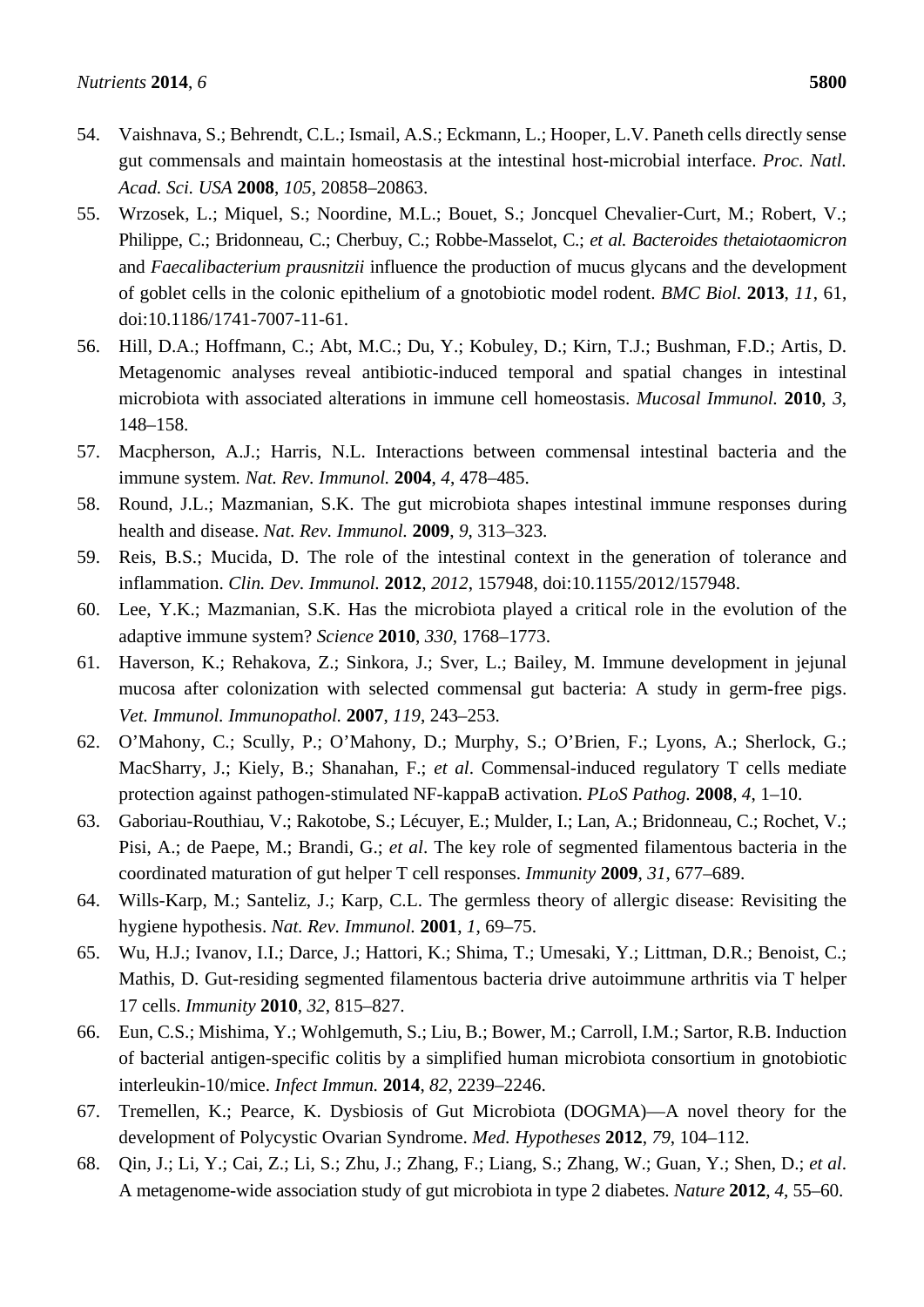- 69. Martinez-Medina, M.; Denizot, J.; Dreux, N.; Robin, F.; Billard, E.; Bonnet, R.; Darfeuille-Michaud, A.; Barnich, N. Western diet induces dysbiosis with increased *E. coli* in CEABAC10 mice, alters host barrier function favouring AIEC colonisation. *Gut* **2014**, *63*, 116–124.
- 70. Huang, E.Y.; Devkota, S.; Moscoso, D.; Chang, E.B.; Leone, V.A. The role of diet in triggering human inflammatory disorders in the modern age. *Microbes Infect.* **2013**, *15*, 765–774.
- 71. Pendyala, S.; Walker, J.M.; Holt, P.R. A high-fat diet is associated with endotoxemia that originates from the gut. *Gastroenterology* **2012**, *142*, 1100–1101.
- 72. Marlow, G.; Ellett, S.; Ferguson, I.R.; Zhu, S.; Karunasinghe, N.; Jesuthasan, A.C.; Han, D.Y.; Fraser, A.G.; Ferguson, L.R. Transcriptomics to study the effect of a Mediterranean-inspired diet on inflammation in Crohn's disease patients. *Hum. Genomics* **2013**, *7*, 24, doi:10.1186/ 1479-7364-7-24.
- 73. Nord, C.E. The effect of antimicrobial agents on the ecology of the human intestinal microflora. *Vet. Microbiol.* **1993**, *35*, 193–197*.*
- 74. Gismondo, M.R. Antibiotic impact on intestinal microflora. *Gastroenterol. Int.* **1998**, *11*, 29–30.
- 75. Muegge, B.D.; Kuczynski, J.; Knights, D.; Clemente, J.C.; González, A.; Fontana, L.; Henrissat, B.; Knight, R.; Gordon, J.I. Diet drives convergence in gut microbiome functions across mammalian phylogeny and within humans. *Science* **2011**, *332*, 970–974*.*
- 76. Rafii, F.; Sutherland, J.B.; Cerniglia, C.E. Effects of treatment with antimicrobial agents on the human colonic microflora. *Ther. Clin. Risk Manag.* **2008**, *4*, 1343–1358.
- 77. Hurley, B.W.; Nguyen, C.C. The spectrum of pseudomembranous enterocolitis and antibiotic-associated diarrhea. *Arch. Intern. Med.* **2002**, *162*, 2177–2184.
- 78. Xavier, R.J.; Podolsky, D.K. Unraveling the pathogenesis of inflammatory bowel disease. *Nature*  **2007**, *448*, 427*–*434.
- 79. Podolsky, D.K. Lessons from genetic models of inflammatory bowel disease. *Acta Gastroenterol. Belg.* **1997**, *60*, 163–165*.*
- 80. Sartor, R.B. Pathogenesis and immune mechanisms of chronic inflammatory bowel diseases. *Am. J. Gastroenterol.* **1997**, *12*, 5S–11S.
- 81. Cho, J.H. The genetics and immunopathogenesis of inflammatory bowel disease. *Nat. Rev. Immunol.* **2008**, *8*, 458–466.
- 82. Lees, C.W.; Barrett, J.C.; Parkes, M.; Satsangi, J. New IBD genetics: Common pathways with other diseases. *Gut* **2011**, *60*, 1739–1753.
- 83. Rioux, J.D.; Xavier, R.J.; Taylor, K.D.; Silverberg, M.S.; Goyette, P.; Huett, A.; Green, T.; Kuballa, P.; Barmada, M.M.; Datta, L.W.; *et al*. Genome-wide association study identifies new susceptibility loci for Crohn disease and implicates autophagy in disease pathogenesis. *Nat. Genet.* **2007**, *39*, 596–604.
- 84. Walker, A.W.; Sanderson, J.D.; Churcher, C.; Parkes, G.C.; Hudspith, B.N.; Rayment, N.; Brostoff, J.; Parkhill, J.; Dougan, G.; Petrovska, L. High-throughput clone library analysis of the mucosa-associated microbiota reveals dysbiosis and differences between inflamed and non-inflamed regions of the intestine in inflammatory bowel disease. *BMC Microbiol.* **2011**, *10*, 11–17.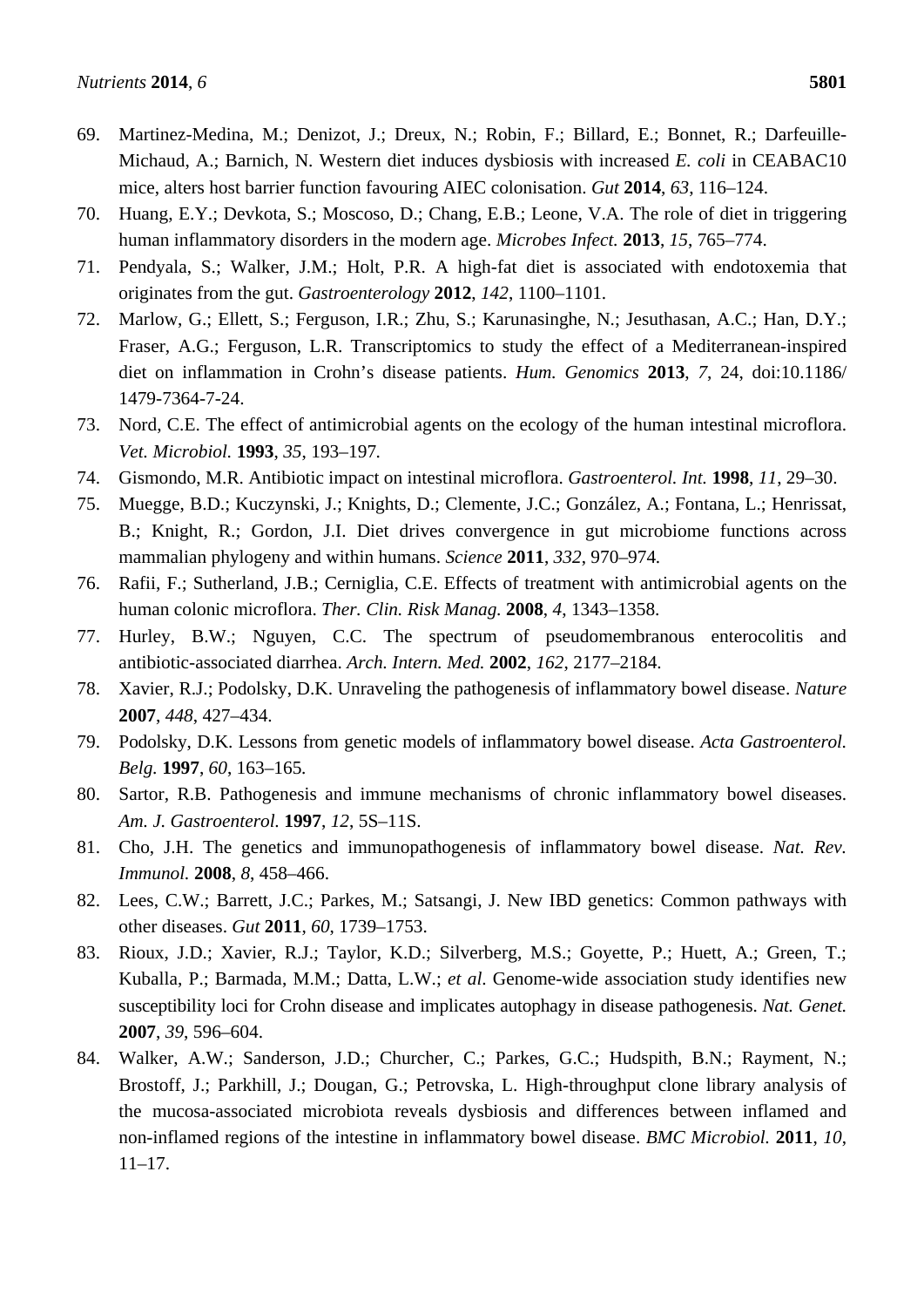- 85. Rivas, M.A.; Beaudoin, M.; Gardet, A.; Stevens, C.; Sharma, Y.; Zhang, C.K.; Boucher, G.; Ripke, S.; Ellinghaus, D.; Burtt, N.; *et al*. Deep resequencing of GWAS loci identifies independent rare variants associated with inflammatory bowel disease. *Nat. Genet.* **2011**, *43*, 1066–1073.
- 86. Inohara, N.; Ogura, Y.; Fontalba, A.; Gutierrez, O.; Pons, F.; Crespo, J.; Fukase, K.; Inamura, S.; Kusumoto, S.; Hashimoto, M.; *et al*. Host recognition of bacterial muramyl dipeptide mediated through NOD2. Implications for Crohn's disease. *J. Biol. Chem.* **2003**, *278*, 5509–5512.
- 87. Hugot, J.P.; Chamaillard, M.; Zouali, H.; Lesage, S.; Cézard, J.P.; Belaiche, J.; Almer, S.; Tysk, C.; O'Morain, C.A.; Gassull, M.; *et al*. Association of NOD2 leucine-rich repeat variants with susceptibility to Crohn's disease. *Nature* **2001**, *31*, 599–603.
- 88. Hampe, J.; Franke, A.; Rosenstiel, P.; Till, A.; Teuber, M.; Huse, K.; Albrecht, M.; Mayr, G.; de la Vega, F.M.; Briggs, J.; *et al*. A genome-wide association scan of nonsynonymous SNPs identifies a susceptibility variant for Crohn disease in ATG16L1. *Nat. Genet.* **2007**, *39*, 207–211.
- 89. Parkes, M.; Barrett, J.C.; Prescott, N.J.; Tremelling, M.; Anderson, C.A.; Fisher, S.A.; Roberts, R.G.; Nimmo, E.R.; Cummings, F.R.; Soars, D.; *et al*. Sequence variants in the autophagy gene IRGM and multiple other replicating loci contribute to Crohn's disease susceptibility. *Nat. Genet.* **2007**, *39*, 830–832.
- 90. Travassos, L.H.; Carneiro, L.A.; Ramjeet, M.; Hussey, S.; Kim, Y.G.; Magalhães, J.G.; Yuan, L.; Soares, F.; Chea, E.; le Bourhis, L.; *et al*. Nod1 and Nod2 direct autophagy by recruiting ATG16L1 to the plasma membrane at the site of bacterial entry. *Nat. Immunol.* **2010**, *11*, 55–62.
- 91. Achkar, J.P.; Klei, L.; de Bakker, P.I.; Bellone, G.; Rebert, N.; Scott, R.; Lu, Y.; Regueiro, M.; Brzezinski, A.; Kamboh, M.I.; *et al*. Amino acid position 11 of HLA-DRβ1 is a major determinant of chromosome 6p association with ulcerative colitis. *Genes Immun.* **2012**, *13*, 245–252.
- 92. Bamias, G.; Cominelli, F. Immunopathogenesis of inflammatory bowel disease: Current concepts. *Curr. Opin. Gastroenterol.* **2007**, *23*, 365–369.
- 93. Cayrol, C.; Girard, J.P. The IL-1-like cytokine IL-33 is inactivated after maturation by caspase-1. *Proc. Natl. Acad. Sci. USA* **2009**, *106*, 9021–9026*.*
- 94. Mannon, P.J.; Hornung, R.L.; Yang, Z.; Yi, C.; Groden, C.; Friend, J.; Yao, M.; Strober, W.; Fuss, I.J. Suppression of inflammation in ulcerative colitis by interferon-β-1a is accompanied by inhibition of IL-13 production. *Gut* **2011**, *60*, 449–455.
- 95. Sarra, M.; Pallone, F.; Macdonald, T.T.; Monteleone, G. IL-23/IL-17 axis in IBD. *Inflamm. Bowel Dis.* **2010**, *16*, 1808–1813.
- 96. Rolhion, N.; Hofman, P.; Darfeuille-Michaud, A. The endoplasmic reticulum stress response chaperone: Gp96, a host receptor for Crohn disease-associated adherent-invasive *Escherichia coli*. *Gut Microbes* **2011**, *2*, 115–119*.*
- 97. Kaser, A.; Lee, A.H.; Franke, A.; Glickman, J.N.; Zeissig, S.; Tilg, H.; Nieuwenhuis, E.E.; Higgins, D.E.; Schreiber, S.; Glimcher, L.H.; *et al.* XBP1 links ER stress to intestinal inflammation and confers genetic risk for human inflammatory bowel disease. *Cell* **2008**, *5*, 743–756.
- 98. Salim, S.Y.; Söderholm, J.D. Importance of disrupted intestinal barrier in inflammatory bowel diseases. *Inflamm. Bowel Dis.* **2011**, *17*, 362–381.
- 99. Schulzke, J.D.; Bojarski, C.; Zeissig, S.; Heller, F.; Gitter, A.H.; Fromm, M. Disrupted barrier function through epithelial cell apoptosis. *Ann. N. Y. Acad. Sci.* **2006**, *1072*, 288–299.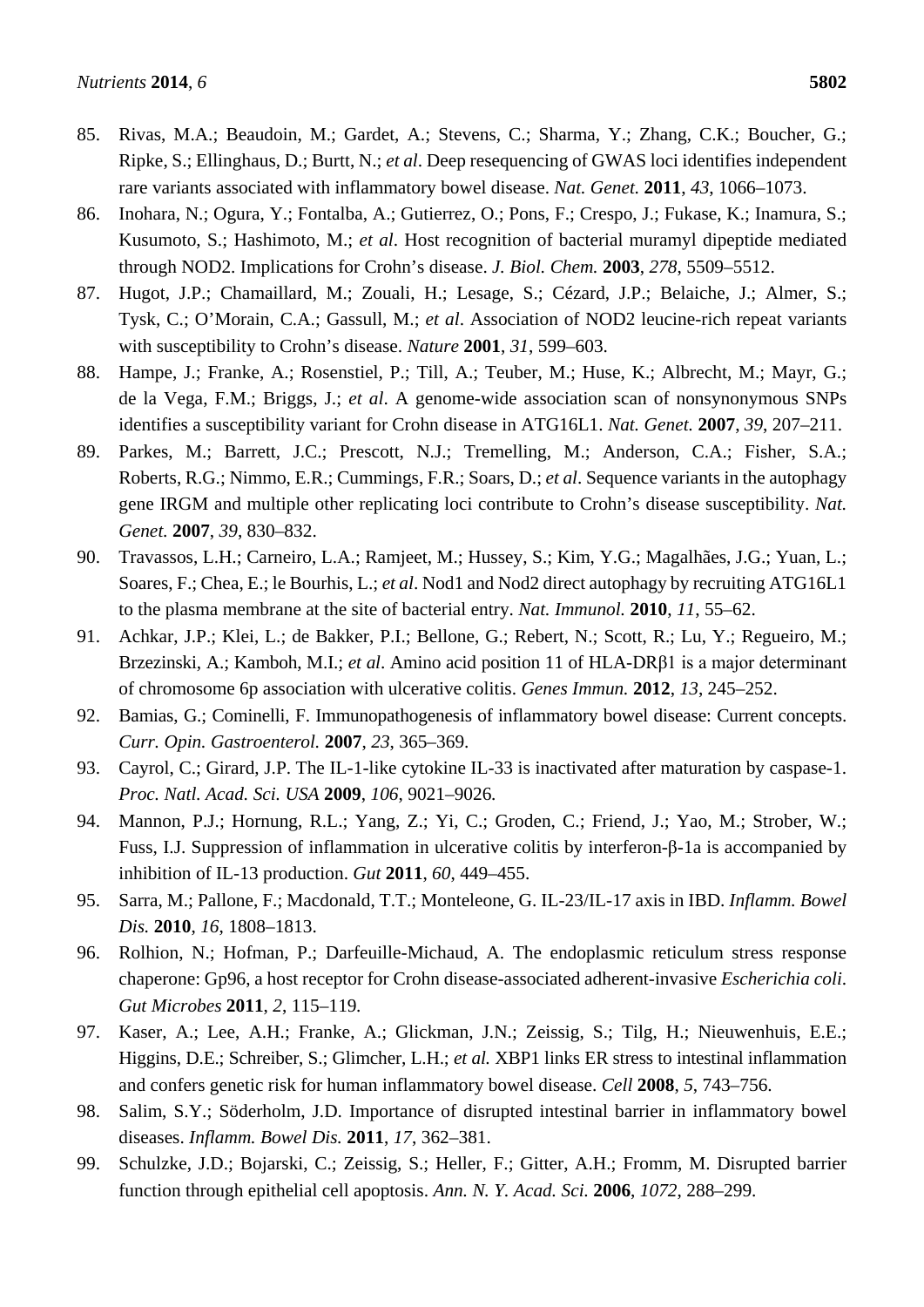- 100. Benjamin, J.; Makharia, G.K.; Ahuja, V.; Kalaivani, M.; Joshi, Y.K. Intestinal permeability and its association with the patient and disease characteristics in Crohn's disease. *World J. Gastroenterol.* **2008**, *14*, 1399–1405.
- 101. Matricon, J. Immunopathogenesis of inflammatory bowel disease. *Med. Sci.* **2010**, *26*, 405–410.
- 102. D'Incà, R.; Annese, V.; di Leo, V.; Latiano, A.; Quaino, V.; Abazia, C.; Vettorato, M.G.; Sturniolo, G.C. Increased intestinal permeability and NOD2 variants in familial and sporadic Crohn's disease. *Aliment. Pharmacol. Ther.* **2006**, *15*, 1455–1461.
- 103. Edelblum, K.L.; Turner, J.R. The tight junction in inflammatory disease: Communication breakdown. *Curr. Opin. Pharmacol.* **2009**, *9*, 715–720.
- 104. Ott, S.J.; Musfeldt, M.; Wenderoth, D.F.; Hampe, J.; Brant, O.; Fölsch, U.R.; Timmis, K.N.; Schreiber, S. Reduction in diversity of the colonic mucosa associated bacterial microflora in patients with active inflammatory bowel disease. *Gut* **2004**, *53*, 685–693.
- 105. Manichanh, C.; Rigottier-Gois, L.; Bonnaud, E.; Gloux, K.; Pelletier, E.; Frangeul, L.; Nalin, R.; Jarrin, C.; Chardon, P.; Marteau, P.; *et al*. Reduced diversity of faecal microbiota in Crohn's disease revealed by a metagenomic approach. *Gut* **2006**, *55*, 205–211.
- 106. Sokol, H.; Seksik, P.; Furet, J.P.; Firmesse, O.; Nion-Larmurier, I.; Beaugerie, L.; Cosnes, J.; Corthier, G.; Marteau, P.; Doré, J. Low counts of *Faecalibacterium prausnitzii* in colitis microbiota. *Inflamm. Bowel Dis.* **2009**, *15*, 1183–1189.
- 107. Duboc, H.; Rajca, S.; Rainteau, D.; Benarous, D.; Maubert, M.A.; Quervain, E.; Thomas, G.; Barbu, V.; Humbert, L.; Despras, G.; *et al*. Connecting dysbiosis, bile-acid dysmetabolism and gut inflammation in inflammatory bowel diseases. *Gut* **2013**, *62*, 531–539*.*
- 108. Morgan, X.C.; Tickle, T.L.; Sokol, H.; Gevers, D.; Devaney, K.L.; Ward, D.V.; Reyes, J.A.; Shah, S.A.; LeLeiko, N.; Snapper, S.B.; *et al*. Dysfunction of the intestinal microbiome in inflammatory bowel disease and treatment. *Genome Biol.* **2012**, *16*, 1–18.
- 109. Lopez-Siles, M.; Khan, T.M.; Duncan, S.H.; Harmsen, H.J.; Garcia-Gil, L.J.; Flint, H.J. Cultured representatives of two major phylogroups of human colonic *Faecalibacterium prausnitzii* can utilize pectin, uronic acids, and host-derived substrates for growth. *Appl. Environ. Microbiol.* **2012**, *78*, 420–428*.*
- 110. El-Zaatari, F.A.; Naser, S.A.; Hulten, K.; Burch, P.; Graham, D.Y. Characterization of *Mycobacterium paratuberculosis* p36 antigen and its seroreactivities in Crohn's disease. *Curr. Microbiol.* **1999**, *39*, 115–119*.*
- 111. Naser, S.A.; Ghobrial, G.; Romero, C.; Valentine, J.F. Culture of *Mycobacterium avium* subspecies paratuberculosis from the blood of patients with Crohn's disease. *Lancet* **2004**, *364*, 1039–1044.
- 112. Baumgart, M.; Dogan, B.; Rishniw, M.; Weitzman, G.; Bosworth, B.; Yantiss, R.; Orsi, R.H.; Wiedmann, M.; McDonough, P.; Kim, S.G.; *et al*. Culture independent analysis of ileal mucosa reveals a selective increase in invasive *Escherichia coli* of novel phylogeny relative to depletion of *Clostridiales* in Crohn's disease involving the ileum. *ISME J.* **2007**, *1*, 403–418.
- 113. Stecher, B.; Maier, L.; Hardt, W.D. "Blooming" in the gut: How dysbiosis might contribute to pathogen evolution. *Nat. Rev. Microbiol.* **2013**, *11*, 277–284.
- 114. Winter, S.E.; Winter, M.G.; Xavier, M.N.; Thiennimitr, P.; Poon, V.; Keestra, A.M.; Laughlin, R.C.; Gomez, G.; Wu, J.; Lawhon, S.D.; *et al*. Host-derived nitrate boosts growth of *E. coli* in the inflamed gut. *Science* **2013**, *339*, 708–711.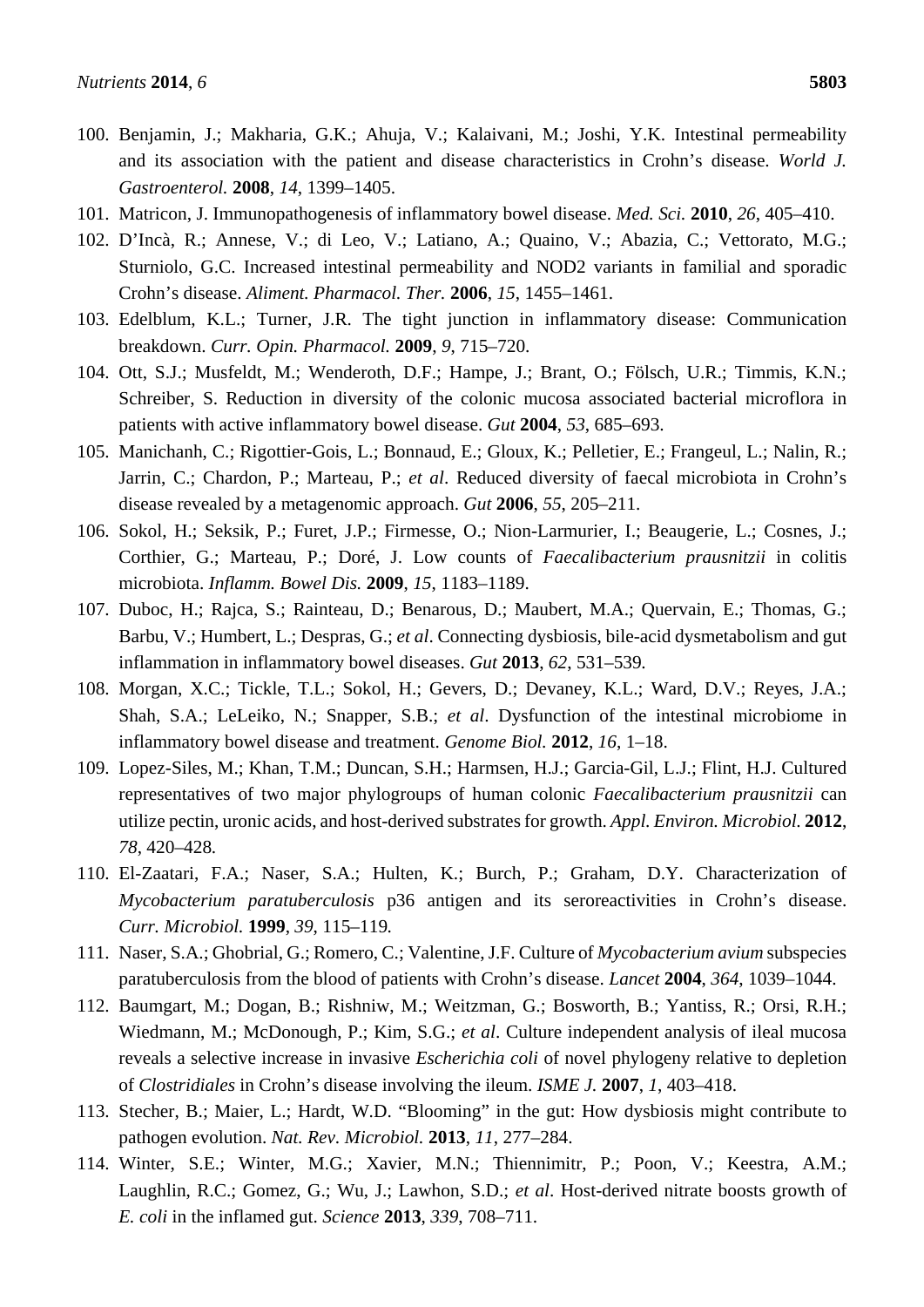- 115. Winter, S.E.; Bäumler, A.J. Dysbiosis in the inflamed intestine: Chance favors the prepared microbe. *Gut Microbes* **2014**, *5*, 71–73.
- 116. Darfeuille-Michaud, A.; Neut, C.; Barnich, N.; Lederman, E.; di Martino, P.; Desreumaux, P.; Gambiez, L.; Joly, B.; Cortot, A.; Colombel, J.F. Presence of adherent *Escherichia coli* strains in ileal mucosa of patients with Crohn's disease. *Gastroenterology* **1998**, *115*, 1405–1413.
- 117. Boudeau, J.; Glasser, A.L.; Masseret, E.; Joly, B.; Darfeuille-Michaud, A. Invasive ability of an *Escherichia coli* strain isolated from the ileal mucosa of a patient with Crohn's disease. *Infect. Immun.* **1999**, *67*, 4499–4509.
- 118. Martinez-Medina, M.; Aldeguer, X.; Lopez-Siles, M.; González-Huix, F.; López-Oliu, C.; Dahbi, G.; Blanco, J.E.; Blanco, J.; Garcia-Gil, L.J.; Darfeuille-Michaud, A. Molecular diversity of *Escherichia coli* in the human gut: New ecological evidence supporting the role of adherent-invasive *E. coli* (AIEC) in Crohn's disease. *Inflamm. Bowel Dis.* **2009**, *15*, 872–882.
- 119. Darfeuille-Michaud, A.; Boudeau, J.; Bulois, P.; Neut, C.; Glasser, A.L.; Barnich, N.M.; Bringer, A.; Swidsinski, A.; Beaugerie, L.; Colombel, J.F. High prevalence of adherent-invasive *Escherichia coli* associated with ileal mucosa in Crohn's disease. *Gastroenterology* **2004**, *127*, 412–421.
- 120. Sasaki, M.; Sitaraman, S.V.; Babbin, B.A.; Gerner-Smidt, P.; Ribot, E.M.; Garrett, N.; Alpern, J.A.; Akyildiz, A.; Theiss, A.L.; Nusrat, A.; *et al*. Invasive *Escherichia coli* are a feature of Crohn's disease*. Lab. Investig.* **2007**, *87*, 1042–1054.
- 121. Glasser, A.L.; Darfeuille-Michaud, A. Abnormalities in the handling of intracellular bacteria in Crohn's disease: A link between infectious etiology and host genetic susceptibility. *Arch. Immunol. Ther. Exp.* **2008**, *56*, 237–244.
- 122. Martin, H.M.; Campbell, B.J.; Hart, C.A.; Mpofu, C.; Nayar, M.; Singh, R.; Englyst, H.; Williams, H.F.; Rhodes, J.M. Enhanced *Escherichia coli* adherence and invasion in Crohn's disease and colon cancer. *Gastroenterology* **2004**, *127*, 80–93.
- 123. Ryan, P.; Kelly, R.G.; Lee, G.; Collins, J.K.; O'Sullivan, G.C.; O'Connell, J.; Shanahan, F. Bacterial DNA within granulomas of patients with Crohn's disease—Detection by laser capture microdissection and PCR. *Am. J. Gastroenterol.* **2004**, *99*, 1539–1543.
- 124. Flanagan, P.; Campbell, B.J.; Rhodes, J.M. Bacteria in the pathogenesis of inflammatory bowel disease. *Biochem. Soc. Trans.* **2011**, *39*, 1067–1072.
- 125. Barnich, N.; Carvalho, F.A.; Glasser, A.L.; Darcha, C.; Jantscheff, P.; Allez, M.; Peeters, H.; Bommelaer, G.; Desreumaux, P.; Colombel, J.F.; *et al*. CEACAM6 acts as a receptor for adherent-invasive *E. coli*, supporting ileal mucosa colonization in Crohn disease. *J. Clin. Invest.*  **2007**, *117*, 1566–1574.
- 126. Chassaing, B.; Darfeuille-Michaud, A. The interaction of Crohn's disease-associated *Escherichia coli* to Peyer's patches of the intestinal mucosa involves long polar fimbriae. *Med. Sci.* **2011**, *27*, 572–573*.*
- 127. Schippa, S.; Iebba, V.; Totino, V.; Santangelo, F.; Lepanto, M.; Alessandri, C.; Nuti, F.; Viola, F.; di Nardo, G.; Cucchiara, S.; *et al*. A potential role of *Escherichia coli* pathobionts in the pathogenesis of pediatric inflammatory bowel disease. *Can. J. Microbiol.* **2012**, *58*, 426–432.
- 128. Alteri, C.J.; Mobley, H.L. *Escherichia coli* physiology and metabolism dictates adaptation to diverse host microenvironments. *Curr. Opin. Microbiol.* **2012**, *15*, 3–9.